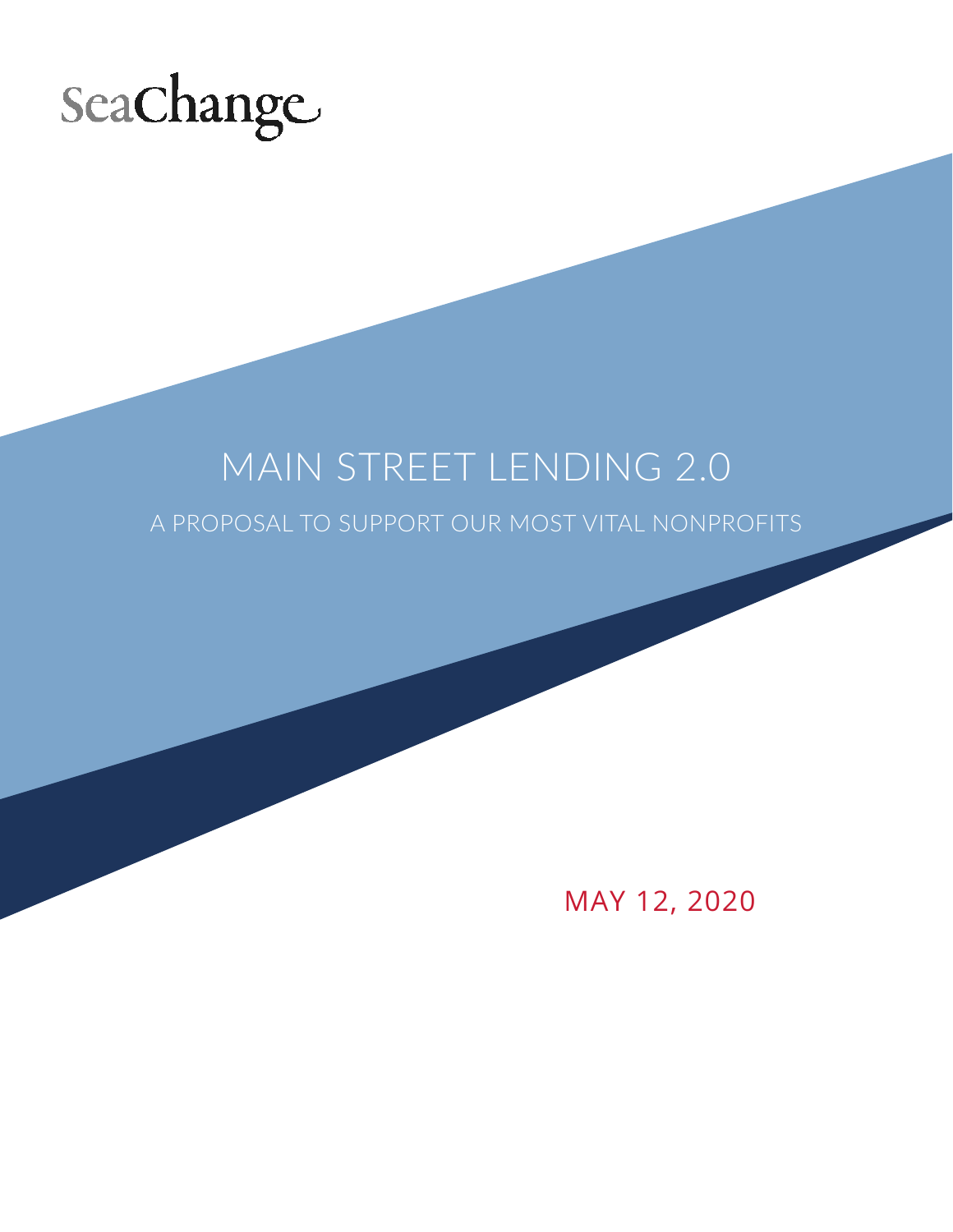# **Executive Summary**

The government distinguishes "large" from "small" organizations in many ways, though the most common is whether they have 500 or more employees. Nonprofits deemed "large" under this definition have been completely shut out of the two most important sources of COVID-19-related financial support: the SBA's [Paycheck Protection Program](https://www.sba.gov/funding-programs/loans/coronavirus-relief-options/paycheck-protection-program) ("PPP") and the Federal Reserve's [Main Street Lending Program](https://www.federalreserve.gov/monetarypolicy/mainstreetlending.htm) ("MSLP"). This is unfortunate because, while small nonprofits are collectively important, the large ones do most of the work. This is true not only in higher education and hospitals, but in other areas that support the well-being of communities including: shelters, emergency food distribution, mental health, hospice, foster care, nursing homes, and caring for the developmentally disabled.

These large nonprofits are systemically important partners to state and local governments, and many are on the front lines of the COVID-19 crisis. However, unless they receive immediate assistance, some will not make it through the next few months; few, if any, will survive without making drastic cuts to services that will be more vital than ever to our collective health, well-being, and safety during the COVID-19 crisis and its aftermath.

Given the pressure on their budgets, and the difficulties that states and cities have in raising immediate funds from taxes or the capital markets, only the federal government has the scale of available resources to help large nonprofits. Fortunately, there is no need to develop an entirely new program; PPP and MSLP can be modified to get the job done:

- Our discussions with large social service nonprofits suggest that loans of two months of expenses would allow them to bridge the unfunded costs associated with COVID-19 and the one-time restructuring costs that are likely as they shrink in response to tighter state and local budgets.
- Assuming that this need can be extrapolated to the other sectors, the total need would be about \$251 billion (\$45 billion excluding hospitals and higher education);
- The government should immediately make clear that nonprofits with over 500 employees can still qualify for PPP under the alternative test of having \$5 million (or less) of net income and \$15 million (or less) of tangible net worth. It should also provide unambiguous guidance about how to interpret this test given nonprofit accounting standards;
- A new MSLP program should be created for nonprofits ("MSLP 2.0") that offers  $\sim$ 0%, six-year loans (including a one-year deferral) for the lesser of (i) 2 months of expenses or (ii) \$25 million (or better yet, \$50 million);
- If risk sharing is important to the Federal Reserve, it should consider allowing third parties—foundations, board members, etc.—to hold the 5% risk position in the MSLP 2.0 loans;
- Banks and CDFI's should be given incentives—origination fees, credit against their CRA obligations—as inducements to participate actively in the program.

Each of these ideas is explored further in this note.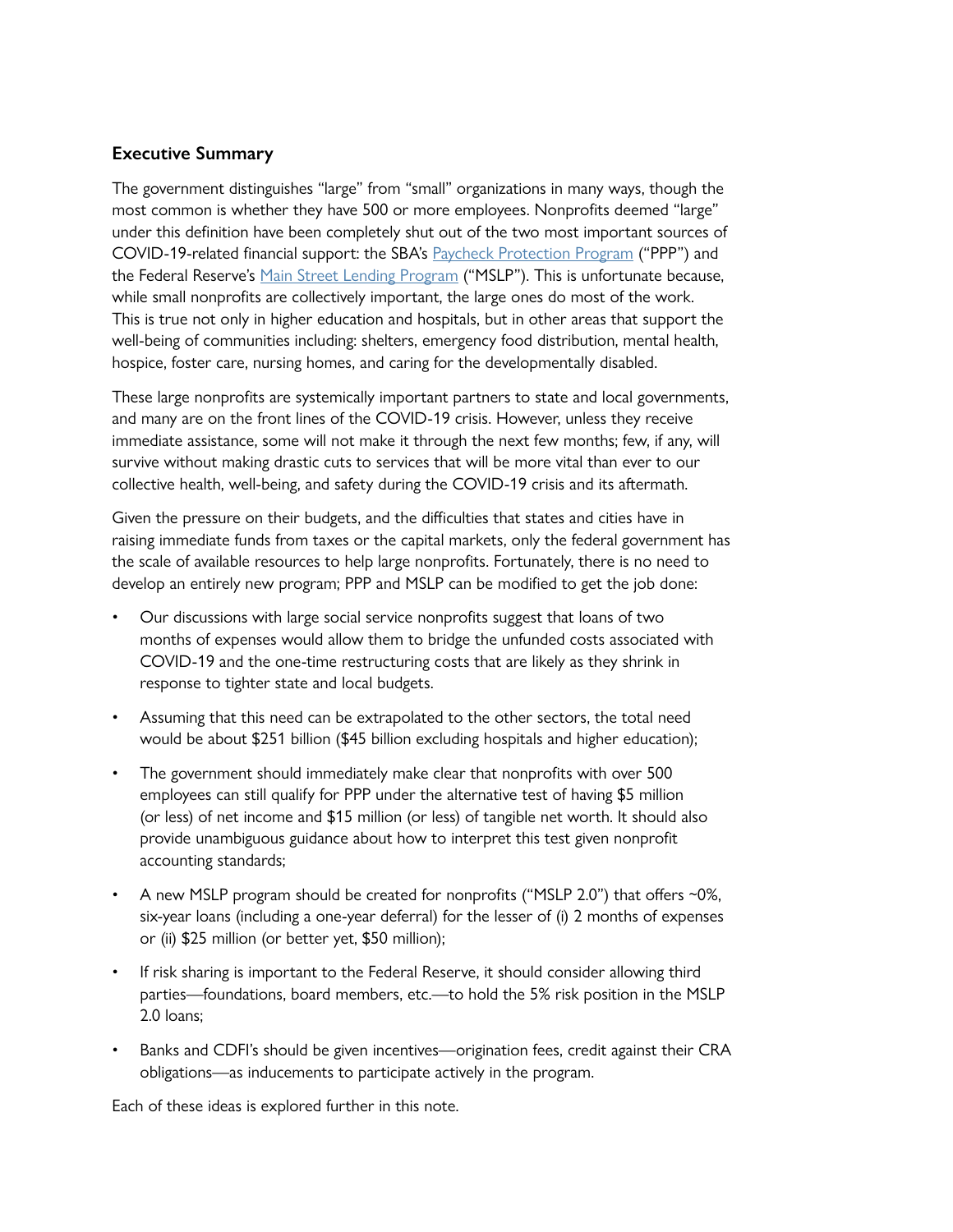# **The Universe of Large Nonprofits**

The approximately 1.6 million nonprofits in the United States employ 12 million people and have total expenditures of about \$2.5 trillion (about 10% of GDP).1 We estimate that approximately 6,680 of these organizations (less than 1%) have more than 500 employees. These "large" groups represent about \$1.5 trillion—about 60%—of all nonprofit spending and a similar fraction of employment.

Table 1 shows the composition of these organizations by size and sector. Although hospitals and higher education institutions dominate in terms of spending (and most hospitals and higher education institutions are large), approximately 60% of all social service spending is also accounted for by large groups. Large nonprofits tend to be particularly important in areas like residential care (e.g. homeless shelters, foster care, homes for the developmentally disabled, etc.) where smaller organizations do not have the capacity (technology, HR, finance, compliance, etc.) or the scale to do the work.

Table 2 shows the financial results (pre-COVID-19) of large nonprofits divided by sector:

- Nonprofits have low margins. Average aggregate margins are 5.3%, ranging from 8.1% in arts & culture and higher education, to 1.5% in social services.
- Philanthropy represents only 7.6% of revenue, ranging from 34.7% in arts & culture to 2.2% in hospitals and health care.
- Large nonprofits have cash (including savings), unrestricted net assets (i.e. equity), total financial assets, and operating reserves equal to 1.5, 8.9, 10.9, and 3.6 months of expenses, respectively.

The aggregate results shown in Table 2 conceal the very different circumstance facing individual organizations and sectors. This becomes clear when the data are disaggregated. Table 3A-C show the distribution of financial results by size and sector:

- The median social services nonprofit has a margin of 1.0%, gets 3.6% of its revenue from philanthropy (including investment income), has total financial assets (including endowments and other assets that are subject to legal restrictions) equal to 1.9 months of expenses, and operating reserves of less than one month of expenses.
- By contrast, the median arts & culture nonprofit has a margin of almost 5%, gets 49% of its revenue from philanthropy (including investment income), has total financial assets equal to 14.7 months of expenses, and operating reserves of 1.5 months of expenses.
- Less than 20% of large nonprofits have 6 months or more of operating reserves, a widely accepted standard for "financial strength" for nonprofits. Social services organizations are the most fragile, with less than 10% reaching this standard.

The precarious financial condition of large social service nonprofits is not the result of inefficiency or poor management. It is the inevitable consequence of the context in which they operate. These organizations are overwhelmingly funded by government in recognition of the critical role they play as a foundation for the well-being of communities.

<sup>1</sup> See the [Technical Appendix](http://seachangecap.org/wp-content/uploads/2020/05/Technical-Appendix.xlsx) for methodological details.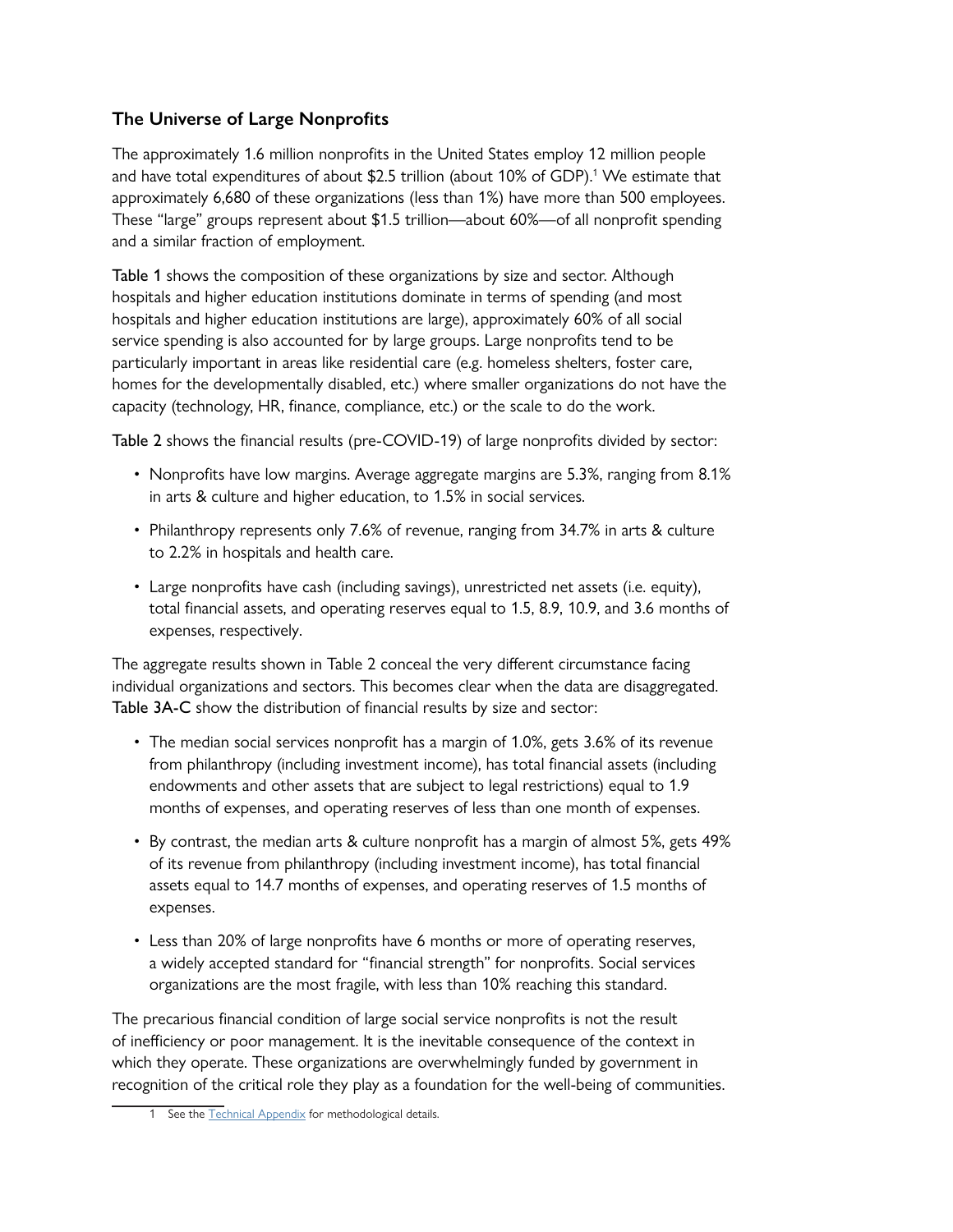Unfortunately, government funding seldom covers the full cost of doing the contracted work, so there is simply no way for the nonprofits to generate the surplus required to build reserves. Government funding also creates cash-flow challenges since, unlike grants, it is paid after the work has been completed, can be subject to long and unpredictable delays in payment, and the associated quasi-receivables are not conventionally financeable.<sup>2</sup>

# **Needs Emerging from COVID-19**

The COVID-19-driven credit needs of large nonprofits differ greatly by sector:

- *• Social services groups have seen an increase in demand and in the costs associated with keeping staff and clients safe.* These nonprofits offer resources like food assistance, housing, and emergency child care that all are in high demand right now to meet the needs of struggling families. In addition to covering the increased costs of these services, these groups also face prospective restructuring costs associated with the need to shrink/restructure in the face of inevitable reductions in state and local budgets. The main issue facing these groups is cash flow because their primary customers—state and local governments—have been unable or unwilling to pay for the increased costs on a timely basis even though some of these costs are associated with hiring more staff. Very few of these groups had meaningful pre-COVID-19 reserves. Over time, however, the large groups should be able to live within the strictures of the available government funding; surviving until then is the challenge.
- *• Hospitals have suffered from a shift in demand with associated losses*. They are overwhelmingly based on fee-for-service revenue and are suffering (financially) from COVID-19 because of a shift in demand from higher-margin elective procedures towards loss-generating COVID-19-related work. They also face higher costs associated with keeping staff and patients safe.
- *• Higher education institutions face highly uncertain demand, increased costs, and overcapacity in a competitive market.* Private nonprofit colleges were already under a great deal of strain pre-COVID-19, and many were in difficult financial shape (notwithstanding the large endowments enjoyed by a few super-elite institutions). COVID-19 has depressed revenue because of reduced enrollment among new and returning students and has reduced gifts, executive education, summer camps, and other supplemental programs. To a lesser degree, they will also see increased expenses from financial aid to support students with higher needs due to widespread employment disruption, the return of this spring's room and board funds, downward pressure on tuition, and higher costs for instructional design and technology, facilities cleaning, and employee health insurance.
- *• Arts & culture institutions are struggling from the collapse of demand caused by closed facilities and the associated reduction in earned revenue from tickets, memberships, and retail.* Many of these groups have already laid off much of their staff and are effectively hibernating. However, they still face unavoidable costs during their hibernation and must reserve the funds needed to restart once the COVID-19 crisis has abated.

<sup>2</sup> Many are "quasi-receivables" because they cannot be assigned and government agencies often reserve the right not to pay under certain circumstances, including bankruptcy. Nonprofits are often under great pressure to do work under government contracts before those contracts have become legally binding as described [here](http://seachangecap.org/wp-content/uploads/2020/01/NYC-Contract-Delays-The-Facts.pdf).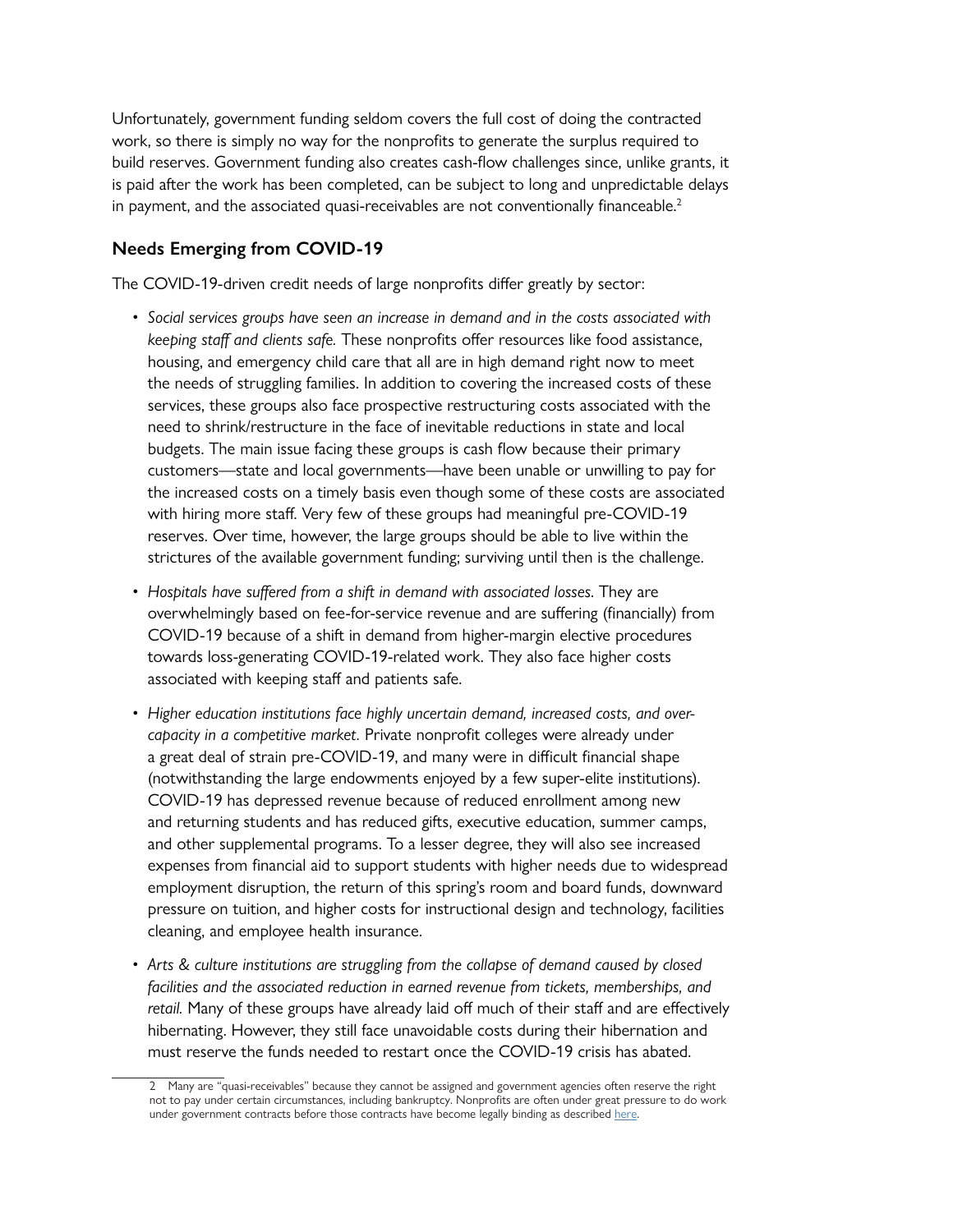Philanthropy is very important for many large arts groups, giving them more flexibility but also exposing them to donor sentiment. Those lucky enough to have meaningful endowments have been forced to begin draining them (though borrowing against them might be more attractive).

## **Addressing the Need: Some Rough Math**

Our discussions with large social service nonprofits suggest that loans of two months of expenses would (i) allow them to bridge the unfunded (or not yet funded) increased costs associated with COVID-19, and (ii) give them the liquidity to cover the one-time costs likely to be associated with a post-COVID-19 restructuring as they shrink in response to tighter state and local budgets.

Assuming that this need can be extrapolated to the other sectors, two months of expenses would total \$251 billion in loans. These loans could be repaid from three sources: future revenue, current unrestricted net assets without donor restrictions, and future philanthropy. (Philanthropy is more flexible and more easily used to repay debt than revenue from government contracts.) Ideally these loans would be in addition to, rather than in lieu of, grant-like support, and would be forgivable (or at least extendable) under certain circumstances. PPP and MSLP should be modified to provide the necessary resources.

## **Payroll Protection Program**

PPP is already available to for-profit groups with more than 500 employees, provided they meet two conditions: (i) net income of \$5.0 million or less and (ii) tangible net worth of \$15 million or less. Unfortunately, the SBA has indicated in some of its guidance that nonprofits are not eligible under these criteria. (This is the consensus view though the [guidance](http://seachangecap.org/wp-content/uploads/2020/05/April-4-SBA-Guidance-on-Affiliation.pdf) is confusing, appears to revolve around an arcane technical issue, and has been interpreted by sensible people in different ways.<sup>3</sup>) Nonprofit ineligibility makes zero sense. Why would otherwise eligible organizations established for public purposes be less worthy of PPP assistance than those established for private gain?

Further adding to the confusion, "Net Income" and "Tangible Net Worth" are not labelled as such on nonprofits' financial statements, though they have almost exact analogies: "Change in Net Assets" and "Net Assets Without Donor Restrictions (less Intangibles)."

Table 4 shows that 1,989 organizations (30% of large nonprofits) might be eligible for PPP under the \$5.0 million/ \$15 million test. Table 4 also shows that the tangible net worth part of test is the more stringent, particularly in higher education and arts & culture where some groups have meaningful real estate or endowments.<sup>4</sup>

Although the potentially available loans total only \$9.4 billion, they would be particularly important for groups under \$100 million, 40% of which would be eligible for loans totaling \$6.7 billion, representing 8% of the total budgets of those eligible. For social service

<sup>3</sup> The arcane technical issue is that the SBA does not have size standards for nonprofits since ordinarily it works only with for-profits. But since PPP (an SBA program!) applies to nonprofits, they need a standard for "small". Rather than develop an appropriate standard, they appear to be using 500 employees as an ill-considered default. 4 Real estate, while usually counted in "unrestricted assets", is often restricted by use-covenants and deed restrictions placed on it by former donors (usually government) which greatly reduces its financial value.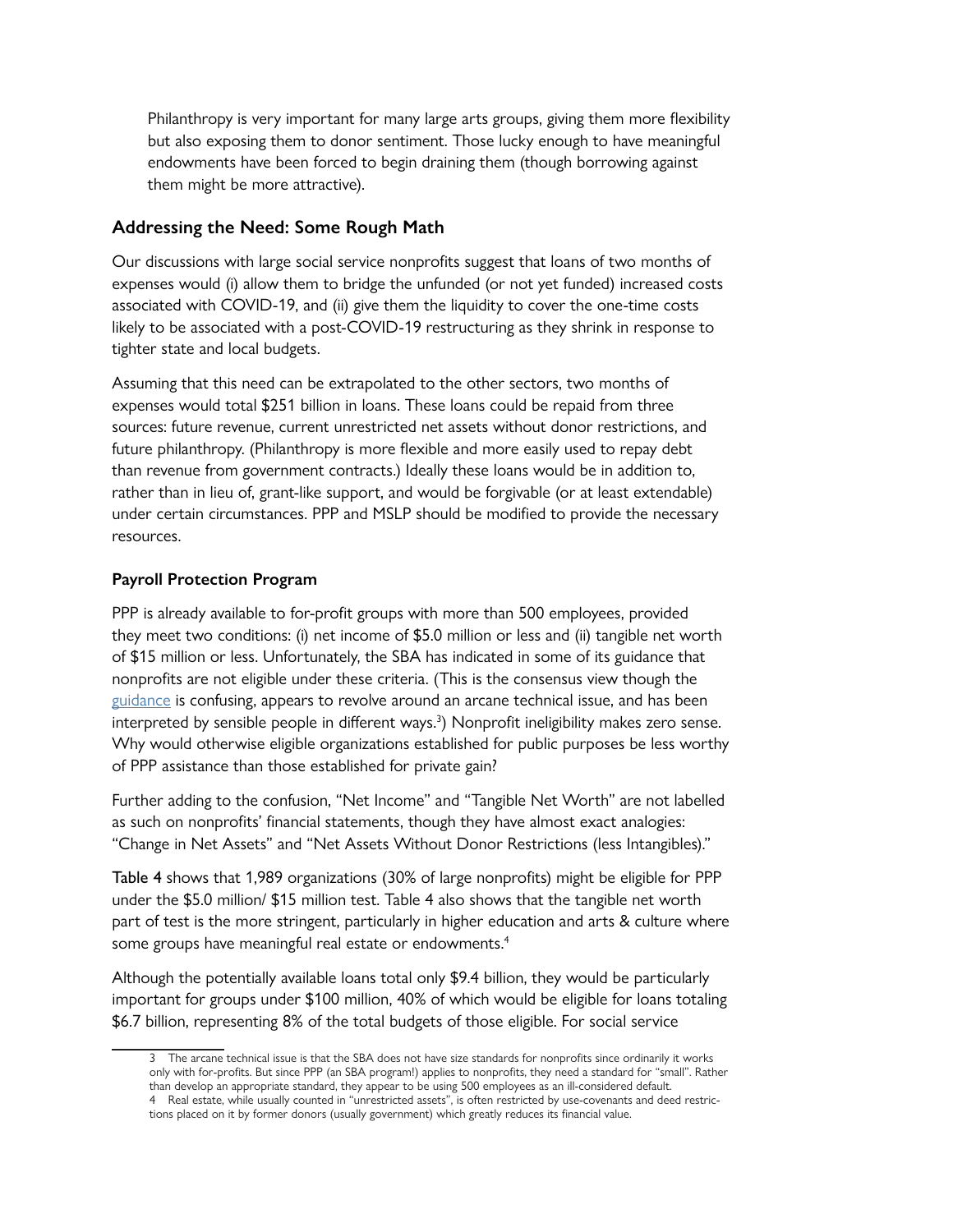organizations, which are typically low-margin and have weaker balance sheets, a full 51% of organizations would be eligible for \$3.4 billion in PPP, representing 7% of the total budgets of those eligible.

The government should immediately make clear that the \$5 million/ \$15million test applies to nonprofits and provide unambiguous guidance about how to interpret it under nonprofit accounting standards. They should also ensure that there is a "for-nonprofits only" allocation of PPP to avoid the risk that organizations get crowded out by for-profits that are more lucrative customers for banks. Although this access to this PPP funding is not sufficent on its own, and many large nonprofits will not quality even under the \$5 million/ \$15 million test, the funds would be particularly helpful for the smallest of the "large" nonprofits.

## **Main Street Lending Program**

The Federal Reserve has stated that "while nonprofit organizations are not currently eligible under the MSLP program, we acknowledge the unique needs of nonprofit organizations, many of which are on the front lines providing critical services and research to fight the pandemic...and will be evaluating the feasibility of adjusting the borrower eligibility criteria and loan eligibility metrics of the Program for such organizations."

Modifying MSLP for nonprofits is tricky. The "earning power" of nonprofits is limited and there is no rough-and-ready measure of their debt-bearing capacity equivalent to the "EBITDA multiples" used in the for-profit sector.5 However, a modified MSLP program offering ~0%, six-year loans (including a one-year deferral) could make a huge difference to large nonprofits while likely incurring only modest losses. We estimate that such a program might require \$251 billion (\$45 billion excluding hospitals and higher education institutions, which have already received \$180 billion in targeted aid). While these figures seem large, \$45 billion is only 7.5% of the total MSLP budget.

Table 5 models how MSLP for nonprofits ("MSLP 2.0") might work. We are assuming that loans would be available for the lesser of (i) two months of expenses; or (ii) \$25 million at 0% interest (or the lowest legally permissible rate) with a one-year deferral followed by a minimum five-year repayment period. The longer repayment period gives borrowers time to repay their loans by, in effect, allocating 5% of their revenue over the 5-year period. We believe this is manageable for well-run organizations. Table 5 also shows how other types of limits—perhaps based on unrestricted net assets or philanthropy—would affect the volume of available loans.

The core assumptions behind this type of program are:

• Strong nonprofit management will be able to reduce expenses by 5% for five years to repay loans which are, in effect, similar to revenue bonds. Those unable to find the necessary efficiencies will have time to enter into thoughtful mergers, joint-ventures, or restructurings without undue disruption in services;

<sup>5</sup> Cash-flow based lending to nonprofits is limited. Most lending is asset based, with a heavy concentration in real estate develoment (e.g. affordable housing, community facilities, etc.). Nonprofit leaders have been rightly reluctant to use debt to cover even temporary operating deficits under "normal circumstances". Our discussions with larger groups suggest that most have been rebuffed in their requests to increase existing lines of credit.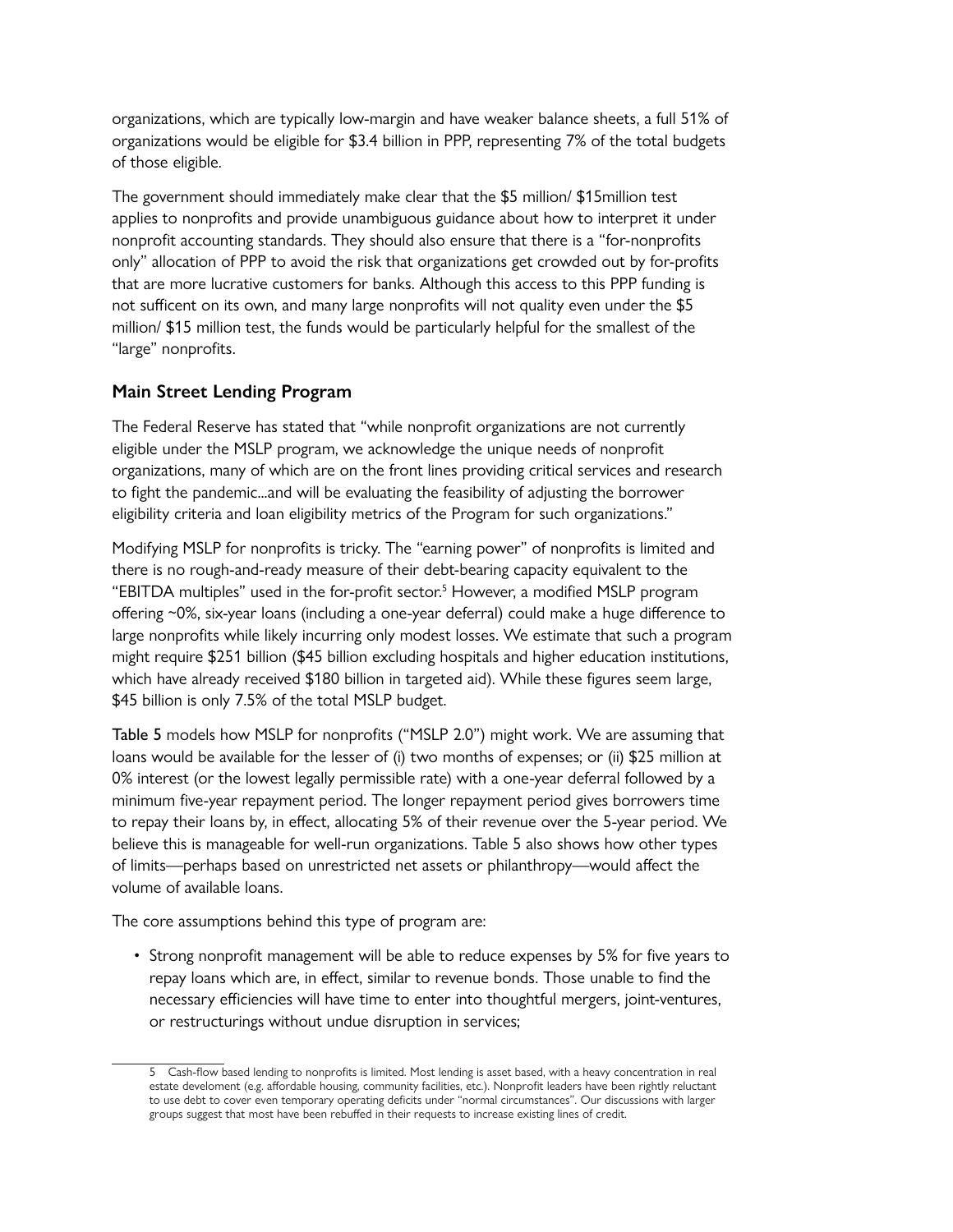- All nonprofit stakeholders—including philanthropy and state/local government recognize the wisdom of allowing a small portion of their future payments to nonprofits to be used to repay the loans that allowed those nonprofits to survive;<sup>6</sup>
- Shortfalls in repayment from future revenue could be made up, in part, through the realization of net assets already on the books, though this might take time. Better yet, these loans could be structured as revenue bonds with a repayment requirement equal to a percentage of revenue for as long as it takes for repayment and with the ability to defer under certain circumstances;
- MSLP 2.0 uses the \$25 million size limit for new loans in the existing MSLP program. This limit makes the loans of limited use to the very largest nonprofits, many of which are concentrated in hospitals and higher education. However, these sectors have received, and may continue to receive, more specific support. The Federal Reserve should consider a higher limit of \$50 million for the nonprofits in sectors that have not had access to other forms of support.

While banks and CDFIs are best positioned to underwrite and manage the MSLP 2.0 loans, it is unlikely that conventional banks would be interested in holding a risk position—even 5%—in zero-interest (or even very low interest) loans. If risk sharing is important to the Federal Reserve, it should consider allowing third parties—foundations, board members, etc.—to hold the 5%. Banks must also be given incentives—origination fees, credit against their CRA obligations—as inducements to participate in what, while vitally important, would be a financially unattractive program.

## **No Time to Waste**

Large, systemically important nonprofits are facing a potentially fatal liquidity squeeze. Unlike for-profits, they will not be able to secure debtor-in-possession financing or to restructure while continuing to operate under the protection of the bankruptcy court. In addition to the services they provide, large nonprofits also employ millions of relatively low-wage workers. Failures will create a crisis not only for clients, who will suffer from a disruption in services, but also low-income staff who will be out of work. Protecting nonprofits from failure through MSLP 2.0 is a very cost effective job-loss protection program, particularly for social service organizations which have seen increased demand and would actually hire more staff provided access to funding.

Large nonprofits that have failed in the past did so for idiosyncratic reasons. In most cases, they were surrounded by healthy peers who, in partnership with government agencies, were able to step into the breach to maintain services. This is not the case today. The failure of any large group—and without almost immediate federal help it will be more than one—will tear the fabric of the local social safety net with devastating consequences for clients, staff, and the well-being of the community.

\* \* \*

It is a great strength of the United States that so much of our health, safety and wellbeing is supported by a relatively small group of systemically important nonprofits. These

<sup>6</sup> Many government contracts specify allowable and disallowable costs. Debt service is seldom an allowable cost in state and local government contracts. Philanthropy is more flexible.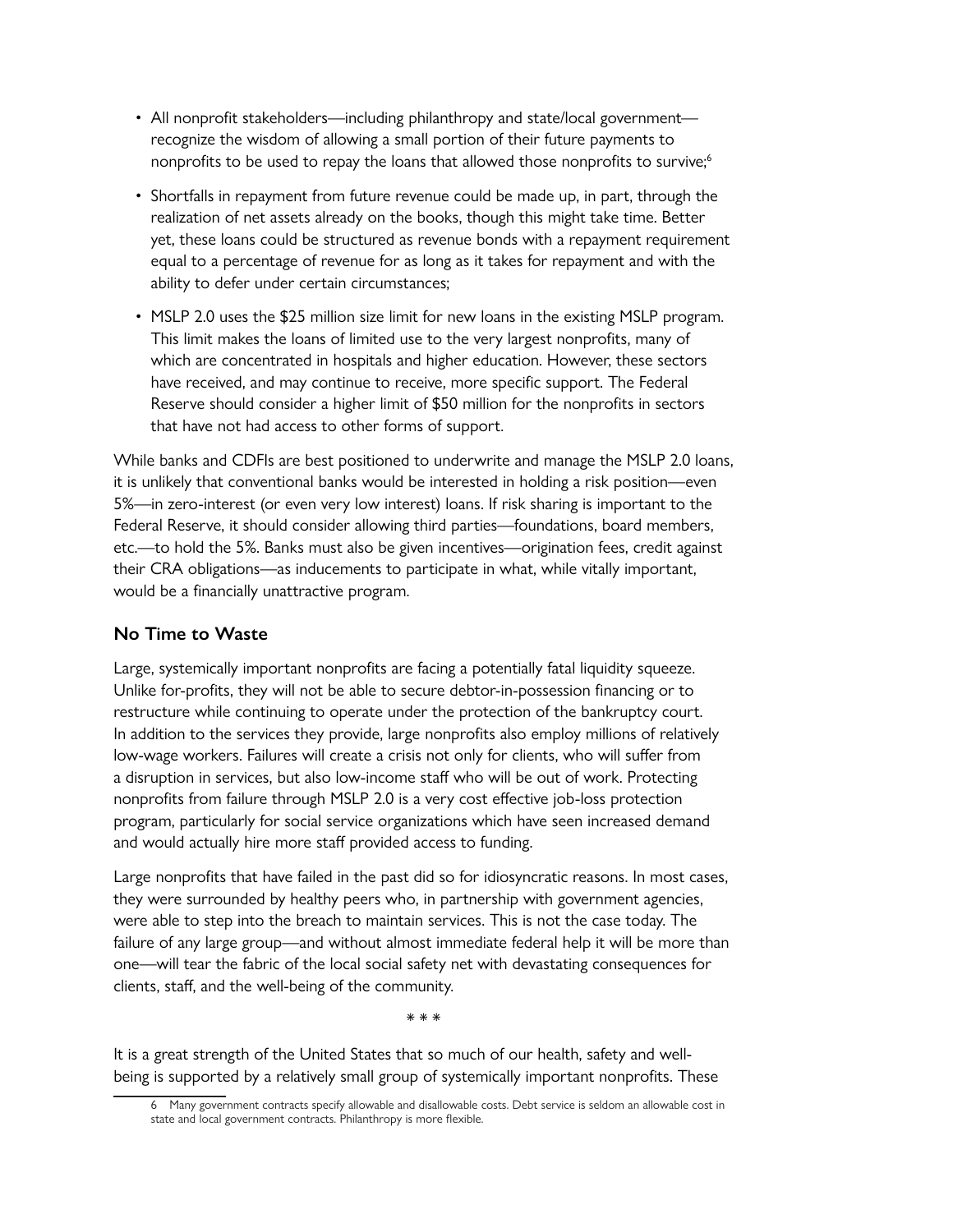mission-driven organizations have done a far better job than the other two options: direct government provision or profit-seeking corporations. In COVID-19, these nonprofits face an extinction-level event. Yet, so far, they have been excluded from the most important COVID-19-related assistance. If things don't change immediately, some of these nonprofits will falter, leaving their employees, the communities they serve, and even the U.S. taxpayer far worse off than if they had been given the support to make it through this crisis. The clock is ticking.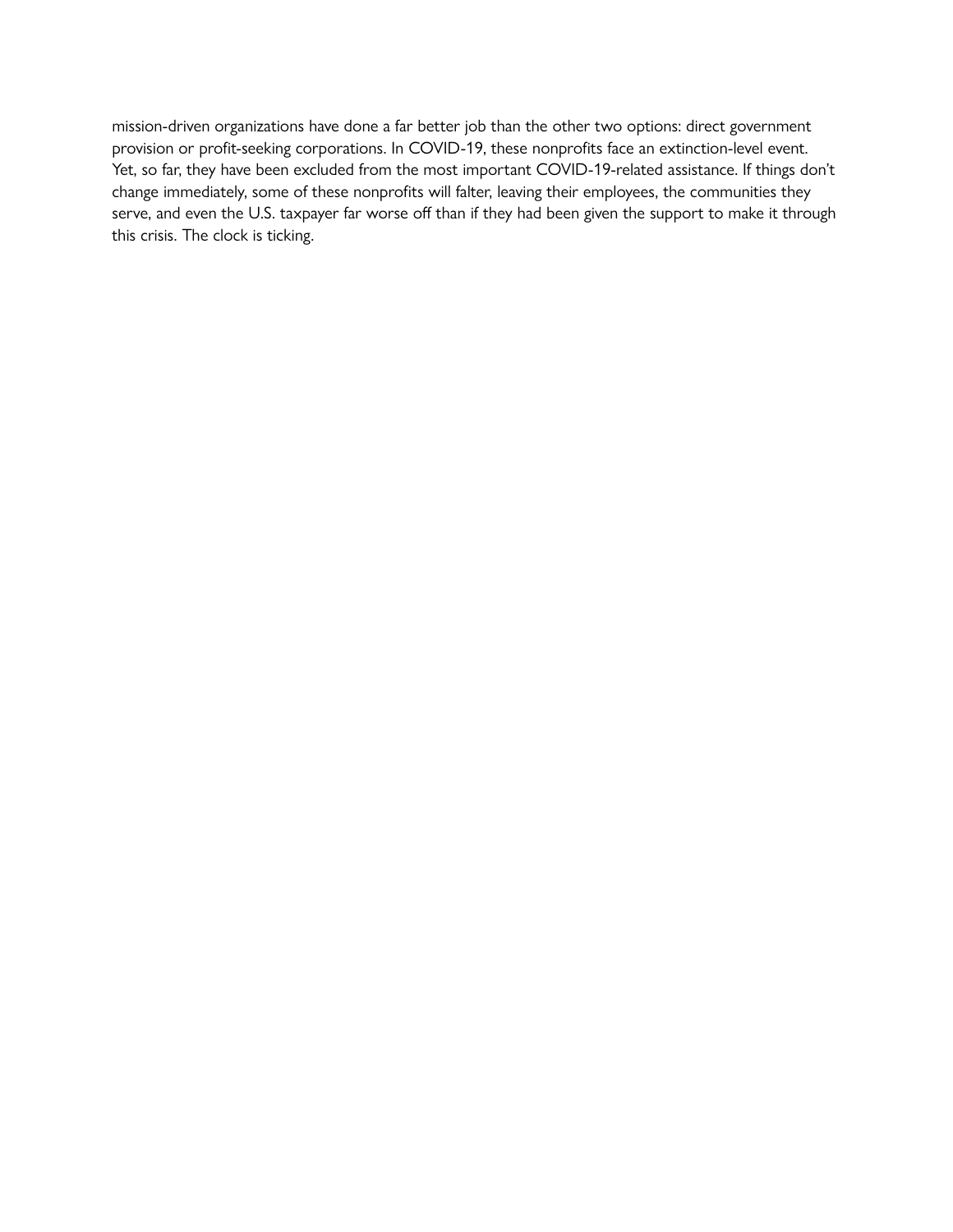#### **TABLE 1 shows the distribution of large nonprofits based on data from the most recent IRS Form 990.**

For example, the 166 Arts & Culture organizations are 2.5% of the total by count and 0.9% by expenditure. All in US\$ 000,000s

|                         | Number of            | Total           | Total         |     | <b>Total</b>      | <b>Unrestricted</b> | <b>Operating</b> |
|-------------------------|----------------------|-----------------|---------------|-----|-------------------|---------------------|------------------|
|                         | <b>Organizations</b> | <b>Expenses</b> | <b>Assets</b> |     | <b>Net Assets</b> | <b>Net Assets</b>   | <b>Reserves</b>  |
| Arts & Culture          | 166 <sup>5</sup>     | 14,088 \$       | 57,502        | - S | 45,411 \$         | 19,098              | 2,932            |
| <b>Higher Education</b> | 976 \$               | $246,110$ \$    | 861.953       |     | 618.441           | 270,675             | 47,759           |
| Hospitals & Health Care | $2,847$ \$           | 983,704 \$      | 1,444,600     |     | 692,829           | 635,850             | 244,559          |
| Social Services         | $1.548 \quad$ \$     | 120,769 \$      | 129.256       | - S | 49.895            | 38,885              | (5,295)          |
| Other                   | $1,143 \quad$ \$     | 141,356 \$      | 345,543       |     | 224,716           | 150,957             | 106,506          |
| <b>Total</b>            | $6,680$ \$           | 1,506,028       | 2,838,854     |     | 1,631,292         | 1,115,464           | 396,461          |

#### **Organizations by Sector and Size**

|                         | <\$100MM | <\$250MM | <\$500MM | $<$ \$1.0BN | \$1.0BN+ | Total (#) |
|-------------------------|----------|----------|----------|-------------|----------|-----------|
| Arts & Culture          | 135      | 24       | 5        | 1           | 1        | 166       |
| <b>Higher Education</b> | 542      | 275      | 82       | 35          | 42       | 976       |
| Hospitals & Health Care | 1,304    | 672      | 422      | 249         | 200      | 2,847     |
| Social Services         | 1,299    | 197      | 41       | ⇁           | 4        | 1,548     |
| Other                   | 874      | 166      | 57       | 27          | 19       | 1,143     |
| Total (#)               | 4,154    | 1,334    | 607      | 319         | 266      | 6,680     |
|                         |          |          |          |             |          |           |
| Arts & Culture          | 2.0%     | 0.4%     | 0.1%     | 0.0%        | 0.0%     | 2.5%      |
| <b>Higher Education</b> | 8.1%     | 4.1%     | 1.2%     | 0.5%        | 0.6%     | 14.6%     |
| Hospitals & Health Care | 19.5%    | 10.1%    | 6.3%     | 3.7%        | 3.0%     | 42.6%     |
| Social Services         | 19.4%    | 2.9%     | 0.6%     | 0.1%        | 0.1%     | 23.2%     |
| Other                   | 13.1%    | 2.5%     | 0.9%     | 0.4%        | 0.3%     | 17.1%     |
| Total (%)               | 62.2%    | 20.0%    | 9.1%     | 4.8%        | 4.0%     | 100.0%    |

#### **Total Expenditure by Sector and Size**

|                         | <\$100MM  | <\$250MM    |  | <\$500MM |  | $<$ \$1.0BN |  | $$1.0BN+$ |  | Total Expenditure (\$) |
|-------------------------|-----------|-------------|--|----------|--|-------------|--|-----------|--|------------------------|
| Arts & Culture          | 6.788     | $3,525$ \$  |  | 1,836    |  | 549         |  | 1,391     |  | 14,088                 |
| <b>Higher Education</b> | 31.598S   | 42.277 \$   |  | 28.065   |  | 24.600      |  | 119,571   |  | 246.110                |
| Hospitals & Health Care | 72,367    | 109,119     |  | 149,466  |  | 169.568     |  | 483.184   |  | 983,704                |
| Social Services         | 64.269 \$ | $29,411$ \$ |  | 13.843   |  | 4.358       |  | 8.888     |  | 120,769                |
| Other                   | 44.573 \$ | $25,130$ \$ |  | 19.567   |  | 19,082      |  | 33.005    |  | 141,356                |
| Total Expenditure (\$)  | 219,595   | 209,461     |  | 212,776  |  | 218,158     |  | 646,039   |  | 1,506,028              |

#### **Total Expenditure**

|                         | <\$100MM | <\$250MM | <\$500MM | $<$ \$1.0BN | $$1.0BN+$ | <b>Total</b> |
|-------------------------|----------|----------|----------|-------------|-----------|--------------|
| Arts & Culture          | 0.5%     | 0.2%     | 0.1%     | 0.0%        | 0.1%      | 0.9%         |
| <b>Higher Education</b> | 2.1%     | 2.8%     | 1.9%     | 1.6%        | 7.9%      | 16.3%        |
| Hospitals & Health Care | 4.8%     | 7.2%     | 9.9%     | 11.3%       | 32.1%     | 65.3%        |
| Social Services         | 4.3%     | 2.0%     | 0.9%     | 0.3%        | 0.6%      | 8.0%         |
| Other                   | 3.0%     | 1.7%     | 1.3%     | 1.3%        | 2.2%      | 9.4%         |
| Total Expenditure (%)   | 14.6%    | 13.9%    | 14.1%    | 14.5%       | 42.9%     | 100.0%       |

#### **Expenditure by Size per Sector (%)**

|                         | <\$100MM | <\$250MM | <\$500MM | $<$ \$1.0BN | $$1.0BN+$ | <b>Total</b> |
|-------------------------|----------|----------|----------|-------------|-----------|--------------|
| Arts & Culture          | 48%      | 25%      | 13%      | 4%          | 10%       | 100%         |
| <b>Higher Education</b> | 13%      | 17%      | 11%      | 10%         | 49%       | 100%         |
| Hospitals & Health Care | 7%       | 11%      | 15%      | 17%         | 49%       | 100%         |
| Social Services         | 53%      | 24%      | 11%      | 4%          | 7%        | 100%         |
| Other                   | 32%      | 18%      | 14%      | 13%         | 23%       | 100%         |
| Total (%)               | 32%      | 18%      | 14%      | 13%         | 23%       | 100%         |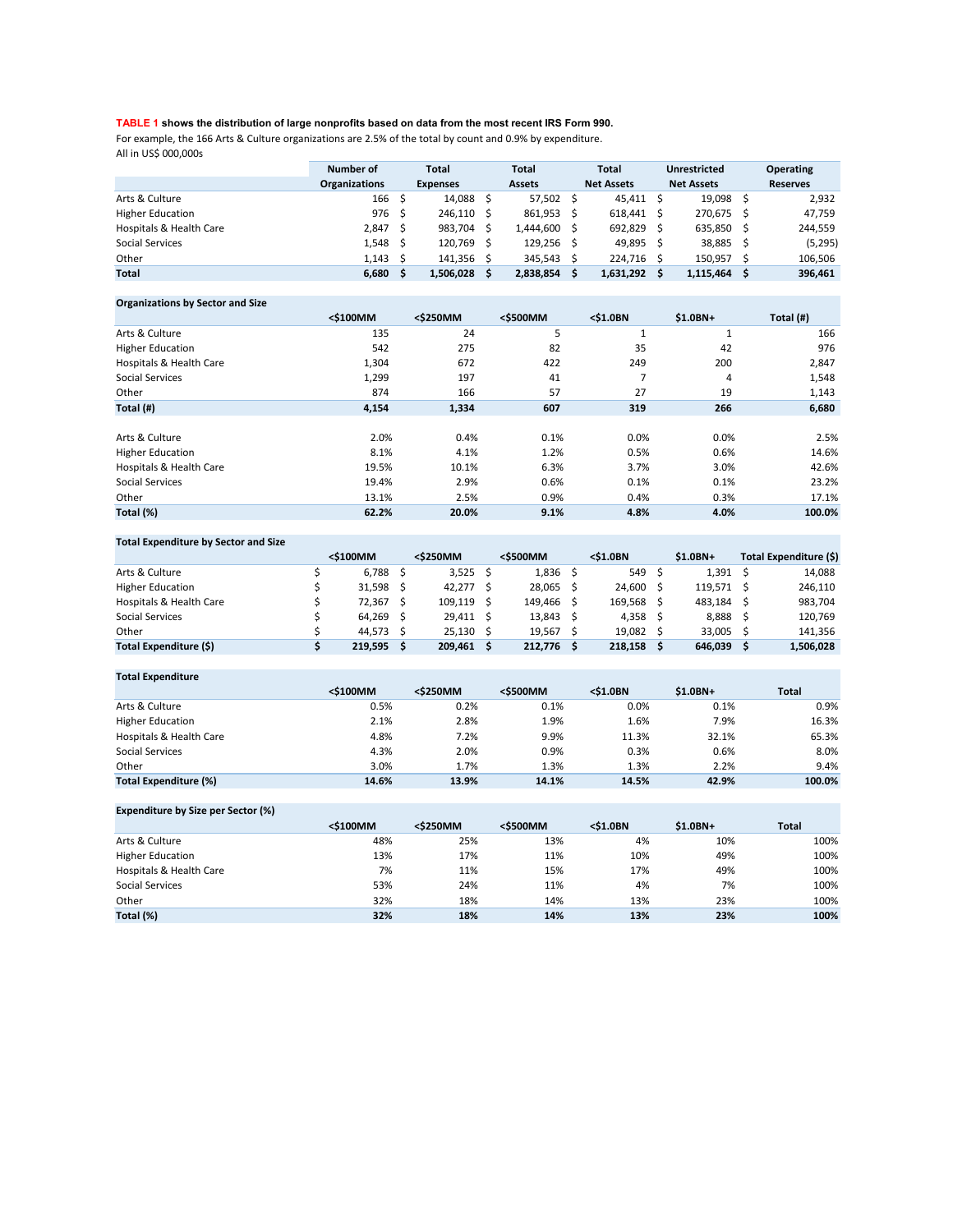#### **TABLE 2 shows all the large (over \$30 million) nonprofits in each sector as if they were a single organization.**

For example, the 1,548 large organization in social services have total revenue of \$122 billion.

| Arts &<br><b>Higher</b><br><b>Social</b><br><b>Hospitals</b><br><b>Other</b><br><b>Total</b><br><b>Culture</b><br>Education<br><b>Services</b><br>166<br>976<br>2,847<br>1,548<br>1,143<br>6,680<br>No. of Organizaions<br>Service Revenue<br>4,762<br>182,243<br>950,827<br>65,762<br>59,538<br>\$<br>1,263,133<br>\$<br>\$<br>\$<br>\$<br>\$<br>\$<br>2,994<br>24,416<br>14,329<br>28,576<br>33,328<br>\$<br><b>Government Grants</b><br>\$<br>\$<br>\$<br>\$<br>103,644<br>\$<br>5,326<br>\$<br>22,414<br>\$<br>24,358<br>\$<br>121,204<br>\$<br>28,543<br>40,563<br>\$<br>Philanthropy<br>\$<br>1,614<br>\$<br>29,647<br>\$<br>27,533<br>\$<br>1,900<br>\$<br>10,487<br>\$<br>71,183<br>Investment Income<br>\$<br>\$<br>Other<br>640<br>4,950<br>\$<br>\$<br>\$<br>\$<br>30,524<br>18,928<br>1,998<br>4,007<br>\$<br><b>Total Revenue</b><br>15,337<br>\$<br>269,799<br>\$<br>122,595<br>\$<br>147,923<br>1,034,032<br>\$<br>\$<br>1,589,687<br>983,704<br>120,769<br>\$<br>14,088<br>\$<br>246.110<br>\$<br>\$<br>\$<br>141,356<br>\$<br>1,506,028<br>Expenses<br>\$<br>1,249<br>$\mathsf{\$}$<br>23,689<br>\$<br>50,328<br>$\mathsf{s}$<br>1,826<br>$\mathsf{s}$<br>6,567<br>$\mathsf{\$}$<br><b>Net Income</b><br>83,659<br>Add: Interest<br>\$<br>194<br>\$<br>4,666<br>\$<br>12,015<br>\$<br>1,367<br>\$<br>1,987<br>\$<br>20,228<br>\$<br>1,119<br>\$<br>13,175<br>\$<br>42,562<br>\$<br>3,589<br>\$<br>4,680<br>\$<br>65,125<br>Add: Depreciation<br>\$<br>2,562<br>\$<br>41,529<br>\$<br>\$<br>\$<br>\$<br>169,012<br><b>EBITDA</b><br>104,905<br>6,782<br>13,234<br><b>Balance Sheet (\$millions)</b><br><b>Accounts Receivable</b><br>\$<br>540<br>14,577<br>121,279<br>8,634<br>12,298<br>157,328<br>\$<br>\$<br>\$<br>\$<br>\$<br>\$<br>\$<br>38,793<br>\$<br>100,741<br>14,471<br>\$<br>31,852<br>\$<br>Cash + Savings<br>4,009<br>\$<br>189,866<br>\$<br>506,468<br>444,312<br>\$<br>Investments<br>29,183<br>\$<br>\$<br>\$<br>28,756<br>168,808<br>\$<br>1,177,527<br>\$<br>16,796<br>\$<br>240.829<br>\$<br>\$<br>53,392<br>\$<br>68,889<br>\$<br>814,445<br><b>Land and Buildings</b><br>434,540<br>Other<br>\$<br>6,975<br>\$<br>61,286<br>\$<br>343,728<br>24,004<br>\$<br>499,689<br>\$<br>63,695<br>\$<br>\$<br>\$<br>861,953<br>\$<br>\$<br>129,256<br>\$<br>\$<br>2,838,854<br><b>Total Assets</b><br>57,502<br>1,444,600<br>345,543<br>28,736<br>11,215<br><b>Accounts Payable</b><br>\$<br>1,972<br>\$<br>\$<br>133,339<br>\$<br>16,628<br>191,890<br>\$<br>\$<br>\$<br>631<br>\$<br>17,913<br>\$<br>9,212<br>\$<br>95,442<br><b>Secured Notes</b><br>43,248<br>\$<br>24,438<br>\$<br>\$<br>933<br>\$<br>24,810<br>11,797<br>7,527<br>46,221<br><b>Unsecured Notes</b><br>\$<br>\$<br>1,155<br>\$<br>\$<br>\$<br>4,341<br>\$<br>\$<br>244,570<br>\$<br>\$<br>19,914<br>377,322<br><b>Tax Exempt Bonds</b><br>85,488<br>23,009<br>\$<br>\$<br><b>Other Liabilities</b><br>4,057<br>\$<br>72,959<br>\$<br>33,400<br>\$<br>48,255<br>447,869<br>289,198<br>\$<br>\$<br>\$<br>\$<br>229,906<br>\$<br>\$<br>\$<br>1,158,743<br><b>Total Liabilities</b><br>11,934<br>722,152<br>\$<br>77,990<br>116,761<br>\$<br>26,313<br>\$<br>347,766<br>\$<br>56,979<br>\$<br>11,010<br>\$<br>73,759<br>\$<br>515,828<br>Restricted<br>\$<br>19,098<br>\$<br>270,675<br>\$<br>635,850<br>\$<br>38,885<br>\$<br>150,957<br>Unrestricted<br>\$<br>1,115,464<br>\$<br>\$<br>\$<br>\$<br>\$<br>\$<br><b>Total Net Assets</b><br>45,411<br>618,441<br>692,829<br>49,895<br>224,716<br>1,631,292<br>\$<br><b>Operating Reserves</b><br>2,932<br>\$<br>47,759<br>\$<br>244,559<br>\$<br>$(5,295)$ \$<br>106,506<br>\$<br>396,461<br><b>Key Metrics</b><br>Service Revenue<br>31.0%<br>67.5%<br>92.0%<br>53.6%<br>40.2%<br>79.5%<br>9.0%<br>1.4%<br>6.5%<br><b>Government Grants</b><br>19.5%<br>23.3%<br>22.5%<br>34.7%<br>10.6%<br>2.2%<br>19.9%<br>27.4%<br>7.6%<br>Philanthropy<br>Investment Income<br>10.5%<br>11.0%<br>2.7%<br>1.6%<br>7.1%<br>4.5%<br>4.2%<br>1.8%<br>1.9%<br>Other<br>1.8%<br>1.6%<br>2.7%<br><b>Total Revenue</b><br>100%<br>100%<br>100%<br>100%<br>100%<br>100%<br>4.4%<br>Net Income<br>8.1%<br>8.8%<br>4.9%<br>1.5%<br>5.3%<br>14<br>Accounts Receivable (Days)<br>22<br>45<br>26<br>32<br>38<br>Accounts Payable (Days)<br>51<br>43<br>34<br>47<br>49<br>43<br><b>Reserves (Months of Expenses)</b><br>1.9<br>1.2<br>2.7<br>Cash + Savings<br>3.4<br>1.4<br>1.5<br>28.3<br>26.6<br>10.9<br>Cash + Savings + Investments<br>6.6<br>4.3<br>17.0<br>30.2<br>8.5<br>5.0<br>13.0<br><b>Net Assets</b><br>38.7<br>19.1<br>3.9<br><b>Unrestricted Net Assets</b><br>16.3<br>13.2<br>7.8<br>12.8<br>8.9 | <b>Income Statement (\$million's)</b> |  |     |  |     |  |     |  |       |  |     |  |     |
|--------------------------------------------------------------------------------------------------------------------------------------------------------------------------------------------------------------------------------------------------------------------------------------------------------------------------------------------------------------------------------------------------------------------------------------------------------------------------------------------------------------------------------------------------------------------------------------------------------------------------------------------------------------------------------------------------------------------------------------------------------------------------------------------------------------------------------------------------------------------------------------------------------------------------------------------------------------------------------------------------------------------------------------------------------------------------------------------------------------------------------------------------------------------------------------------------------------------------------------------------------------------------------------------------------------------------------------------------------------------------------------------------------------------------------------------------------------------------------------------------------------------------------------------------------------------------------------------------------------------------------------------------------------------------------------------------------------------------------------------------------------------------------------------------------------------------------------------------------------------------------------------------------------------------------------------------------------------------------------------------------------------------------------------------------------------------------------------------------------------------------------------------------------------------------------------------------------------------------------------------------------------------------------------------------------------------------------------------------------------------------------------------------------------------------------------------------------------------------------------------------------------------------------------------------------------------------------------------------------------------------------------------------------------------------------------------------------------------------------------------------------------------------------------------------------------------------------------------------------------------------------------------------------------------------------------------------------------------------------------------------------------------------------------------------------------------------------------------------------------------------------------------------------------------------------------------------------------------------------------------------------------------------------------------------------------------------------------------------------------------------------------------------------------------------------------------------------------------------------------------------------------------------------------------------------------------------------------------------------------------------------------------------------------------------------------------------------------------------------------------------------------------------------------------------------------------------------------------------------------------------------------------------------------------------------------------------------------------------------------------------------------------------------------------------------------------------------------------------------------------------------------------------------------------------------------------------------------------------------------------------------------------------------------------------------------------------------------------------------------------------------------------------------------------------------------------------------------------------------------------------------------------------------------------------------------------------------------------------------------------------------|---------------------------------------|--|-----|--|-----|--|-----|--|-------|--|-----|--|-----|
|                                                                                                                                                                                                                                                                                                                                                                                                                                                                                                                                                                                                                                                                                                                                                                                                                                                                                                                                                                                                                                                                                                                                                                                                                                                                                                                                                                                                                                                                                                                                                                                                                                                                                                                                                                                                                                                                                                                                                                                                                                                                                                                                                                                                                                                                                                                                                                                                                                                                                                                                                                                                                                                                                                                                                                                                                                                                                                                                                                                                                                                                                                                                                                                                                                                                                                                                                                                                                                                                                                                                                                                                                                                                                                                                                                                                                                                                                                                                                                                                                                                                                                                                                                                                                                                                                                                                                                                                                                                                                                                                                                                                                                      |                                       |  |     |  |     |  |     |  |       |  |     |  |     |
|                                                                                                                                                                                                                                                                                                                                                                                                                                                                                                                                                                                                                                                                                                                                                                                                                                                                                                                                                                                                                                                                                                                                                                                                                                                                                                                                                                                                                                                                                                                                                                                                                                                                                                                                                                                                                                                                                                                                                                                                                                                                                                                                                                                                                                                                                                                                                                                                                                                                                                                                                                                                                                                                                                                                                                                                                                                                                                                                                                                                                                                                                                                                                                                                                                                                                                                                                                                                                                                                                                                                                                                                                                                                                                                                                                                                                                                                                                                                                                                                                                                                                                                                                                                                                                                                                                                                                                                                                                                                                                                                                                                                                                      |                                       |  |     |  |     |  |     |  |       |  |     |  |     |
|                                                                                                                                                                                                                                                                                                                                                                                                                                                                                                                                                                                                                                                                                                                                                                                                                                                                                                                                                                                                                                                                                                                                                                                                                                                                                                                                                                                                                                                                                                                                                                                                                                                                                                                                                                                                                                                                                                                                                                                                                                                                                                                                                                                                                                                                                                                                                                                                                                                                                                                                                                                                                                                                                                                                                                                                                                                                                                                                                                                                                                                                                                                                                                                                                                                                                                                                                                                                                                                                                                                                                                                                                                                                                                                                                                                                                                                                                                                                                                                                                                                                                                                                                                                                                                                                                                                                                                                                                                                                                                                                                                                                                                      |                                       |  |     |  |     |  |     |  |       |  |     |  |     |
|                                                                                                                                                                                                                                                                                                                                                                                                                                                                                                                                                                                                                                                                                                                                                                                                                                                                                                                                                                                                                                                                                                                                                                                                                                                                                                                                                                                                                                                                                                                                                                                                                                                                                                                                                                                                                                                                                                                                                                                                                                                                                                                                                                                                                                                                                                                                                                                                                                                                                                                                                                                                                                                                                                                                                                                                                                                                                                                                                                                                                                                                                                                                                                                                                                                                                                                                                                                                                                                                                                                                                                                                                                                                                                                                                                                                                                                                                                                                                                                                                                                                                                                                                                                                                                                                                                                                                                                                                                                                                                                                                                                                                                      |                                       |  |     |  |     |  |     |  |       |  |     |  |     |
|                                                                                                                                                                                                                                                                                                                                                                                                                                                                                                                                                                                                                                                                                                                                                                                                                                                                                                                                                                                                                                                                                                                                                                                                                                                                                                                                                                                                                                                                                                                                                                                                                                                                                                                                                                                                                                                                                                                                                                                                                                                                                                                                                                                                                                                                                                                                                                                                                                                                                                                                                                                                                                                                                                                                                                                                                                                                                                                                                                                                                                                                                                                                                                                                                                                                                                                                                                                                                                                                                                                                                                                                                                                                                                                                                                                                                                                                                                                                                                                                                                                                                                                                                                                                                                                                                                                                                                                                                                                                                                                                                                                                                                      |                                       |  |     |  |     |  |     |  |       |  |     |  |     |
|                                                                                                                                                                                                                                                                                                                                                                                                                                                                                                                                                                                                                                                                                                                                                                                                                                                                                                                                                                                                                                                                                                                                                                                                                                                                                                                                                                                                                                                                                                                                                                                                                                                                                                                                                                                                                                                                                                                                                                                                                                                                                                                                                                                                                                                                                                                                                                                                                                                                                                                                                                                                                                                                                                                                                                                                                                                                                                                                                                                                                                                                                                                                                                                                                                                                                                                                                                                                                                                                                                                                                                                                                                                                                                                                                                                                                                                                                                                                                                                                                                                                                                                                                                                                                                                                                                                                                                                                                                                                                                                                                                                                                                      |                                       |  |     |  |     |  |     |  |       |  |     |  |     |
|                                                                                                                                                                                                                                                                                                                                                                                                                                                                                                                                                                                                                                                                                                                                                                                                                                                                                                                                                                                                                                                                                                                                                                                                                                                                                                                                                                                                                                                                                                                                                                                                                                                                                                                                                                                                                                                                                                                                                                                                                                                                                                                                                                                                                                                                                                                                                                                                                                                                                                                                                                                                                                                                                                                                                                                                                                                                                                                                                                                                                                                                                                                                                                                                                                                                                                                                                                                                                                                                                                                                                                                                                                                                                                                                                                                                                                                                                                                                                                                                                                                                                                                                                                                                                                                                                                                                                                                                                                                                                                                                                                                                                                      |                                       |  |     |  |     |  |     |  |       |  |     |  |     |
|                                                                                                                                                                                                                                                                                                                                                                                                                                                                                                                                                                                                                                                                                                                                                                                                                                                                                                                                                                                                                                                                                                                                                                                                                                                                                                                                                                                                                                                                                                                                                                                                                                                                                                                                                                                                                                                                                                                                                                                                                                                                                                                                                                                                                                                                                                                                                                                                                                                                                                                                                                                                                                                                                                                                                                                                                                                                                                                                                                                                                                                                                                                                                                                                                                                                                                                                                                                                                                                                                                                                                                                                                                                                                                                                                                                                                                                                                                                                                                                                                                                                                                                                                                                                                                                                                                                                                                                                                                                                                                                                                                                                                                      |                                       |  |     |  |     |  |     |  |       |  |     |  |     |
|                                                                                                                                                                                                                                                                                                                                                                                                                                                                                                                                                                                                                                                                                                                                                                                                                                                                                                                                                                                                                                                                                                                                                                                                                                                                                                                                                                                                                                                                                                                                                                                                                                                                                                                                                                                                                                                                                                                                                                                                                                                                                                                                                                                                                                                                                                                                                                                                                                                                                                                                                                                                                                                                                                                                                                                                                                                                                                                                                                                                                                                                                                                                                                                                                                                                                                                                                                                                                                                                                                                                                                                                                                                                                                                                                                                                                                                                                                                                                                                                                                                                                                                                                                                                                                                                                                                                                                                                                                                                                                                                                                                                                                      |                                       |  |     |  |     |  |     |  |       |  |     |  |     |
|                                                                                                                                                                                                                                                                                                                                                                                                                                                                                                                                                                                                                                                                                                                                                                                                                                                                                                                                                                                                                                                                                                                                                                                                                                                                                                                                                                                                                                                                                                                                                                                                                                                                                                                                                                                                                                                                                                                                                                                                                                                                                                                                                                                                                                                                                                                                                                                                                                                                                                                                                                                                                                                                                                                                                                                                                                                                                                                                                                                                                                                                                                                                                                                                                                                                                                                                                                                                                                                                                                                                                                                                                                                                                                                                                                                                                                                                                                                                                                                                                                                                                                                                                                                                                                                                                                                                                                                                                                                                                                                                                                                                                                      |                                       |  |     |  |     |  |     |  |       |  |     |  |     |
|                                                                                                                                                                                                                                                                                                                                                                                                                                                                                                                                                                                                                                                                                                                                                                                                                                                                                                                                                                                                                                                                                                                                                                                                                                                                                                                                                                                                                                                                                                                                                                                                                                                                                                                                                                                                                                                                                                                                                                                                                                                                                                                                                                                                                                                                                                                                                                                                                                                                                                                                                                                                                                                                                                                                                                                                                                                                                                                                                                                                                                                                                                                                                                                                                                                                                                                                                                                                                                                                                                                                                                                                                                                                                                                                                                                                                                                                                                                                                                                                                                                                                                                                                                                                                                                                                                                                                                                                                                                                                                                                                                                                                                      |                                       |  |     |  |     |  |     |  |       |  |     |  |     |
|                                                                                                                                                                                                                                                                                                                                                                                                                                                                                                                                                                                                                                                                                                                                                                                                                                                                                                                                                                                                                                                                                                                                                                                                                                                                                                                                                                                                                                                                                                                                                                                                                                                                                                                                                                                                                                                                                                                                                                                                                                                                                                                                                                                                                                                                                                                                                                                                                                                                                                                                                                                                                                                                                                                                                                                                                                                                                                                                                                                                                                                                                                                                                                                                                                                                                                                                                                                                                                                                                                                                                                                                                                                                                                                                                                                                                                                                                                                                                                                                                                                                                                                                                                                                                                                                                                                                                                                                                                                                                                                                                                                                                                      |                                       |  |     |  |     |  |     |  |       |  |     |  |     |
|                                                                                                                                                                                                                                                                                                                                                                                                                                                                                                                                                                                                                                                                                                                                                                                                                                                                                                                                                                                                                                                                                                                                                                                                                                                                                                                                                                                                                                                                                                                                                                                                                                                                                                                                                                                                                                                                                                                                                                                                                                                                                                                                                                                                                                                                                                                                                                                                                                                                                                                                                                                                                                                                                                                                                                                                                                                                                                                                                                                                                                                                                                                                                                                                                                                                                                                                                                                                                                                                                                                                                                                                                                                                                                                                                                                                                                                                                                                                                                                                                                                                                                                                                                                                                                                                                                                                                                                                                                                                                                                                                                                                                                      |                                       |  |     |  |     |  |     |  |       |  |     |  |     |
|                                                                                                                                                                                                                                                                                                                                                                                                                                                                                                                                                                                                                                                                                                                                                                                                                                                                                                                                                                                                                                                                                                                                                                                                                                                                                                                                                                                                                                                                                                                                                                                                                                                                                                                                                                                                                                                                                                                                                                                                                                                                                                                                                                                                                                                                                                                                                                                                                                                                                                                                                                                                                                                                                                                                                                                                                                                                                                                                                                                                                                                                                                                                                                                                                                                                                                                                                                                                                                                                                                                                                                                                                                                                                                                                                                                                                                                                                                                                                                                                                                                                                                                                                                                                                                                                                                                                                                                                                                                                                                                                                                                                                                      |                                       |  |     |  |     |  |     |  |       |  |     |  |     |
|                                                                                                                                                                                                                                                                                                                                                                                                                                                                                                                                                                                                                                                                                                                                                                                                                                                                                                                                                                                                                                                                                                                                                                                                                                                                                                                                                                                                                                                                                                                                                                                                                                                                                                                                                                                                                                                                                                                                                                                                                                                                                                                                                                                                                                                                                                                                                                                                                                                                                                                                                                                                                                                                                                                                                                                                                                                                                                                                                                                                                                                                                                                                                                                                                                                                                                                                                                                                                                                                                                                                                                                                                                                                                                                                                                                                                                                                                                                                                                                                                                                                                                                                                                                                                                                                                                                                                                                                                                                                                                                                                                                                                                      |                                       |  |     |  |     |  |     |  |       |  |     |  |     |
|                                                                                                                                                                                                                                                                                                                                                                                                                                                                                                                                                                                                                                                                                                                                                                                                                                                                                                                                                                                                                                                                                                                                                                                                                                                                                                                                                                                                                                                                                                                                                                                                                                                                                                                                                                                                                                                                                                                                                                                                                                                                                                                                                                                                                                                                                                                                                                                                                                                                                                                                                                                                                                                                                                                                                                                                                                                                                                                                                                                                                                                                                                                                                                                                                                                                                                                                                                                                                                                                                                                                                                                                                                                                                                                                                                                                                                                                                                                                                                                                                                                                                                                                                                                                                                                                                                                                                                                                                                                                                                                                                                                                                                      |                                       |  |     |  |     |  |     |  |       |  |     |  |     |
|                                                                                                                                                                                                                                                                                                                                                                                                                                                                                                                                                                                                                                                                                                                                                                                                                                                                                                                                                                                                                                                                                                                                                                                                                                                                                                                                                                                                                                                                                                                                                                                                                                                                                                                                                                                                                                                                                                                                                                                                                                                                                                                                                                                                                                                                                                                                                                                                                                                                                                                                                                                                                                                                                                                                                                                                                                                                                                                                                                                                                                                                                                                                                                                                                                                                                                                                                                                                                                                                                                                                                                                                                                                                                                                                                                                                                                                                                                                                                                                                                                                                                                                                                                                                                                                                                                                                                                                                                                                                                                                                                                                                                                      |                                       |  |     |  |     |  |     |  |       |  |     |  |     |
|                                                                                                                                                                                                                                                                                                                                                                                                                                                                                                                                                                                                                                                                                                                                                                                                                                                                                                                                                                                                                                                                                                                                                                                                                                                                                                                                                                                                                                                                                                                                                                                                                                                                                                                                                                                                                                                                                                                                                                                                                                                                                                                                                                                                                                                                                                                                                                                                                                                                                                                                                                                                                                                                                                                                                                                                                                                                                                                                                                                                                                                                                                                                                                                                                                                                                                                                                                                                                                                                                                                                                                                                                                                                                                                                                                                                                                                                                                                                                                                                                                                                                                                                                                                                                                                                                                                                                                                                                                                                                                                                                                                                                                      |                                       |  |     |  |     |  |     |  |       |  |     |  |     |
|                                                                                                                                                                                                                                                                                                                                                                                                                                                                                                                                                                                                                                                                                                                                                                                                                                                                                                                                                                                                                                                                                                                                                                                                                                                                                                                                                                                                                                                                                                                                                                                                                                                                                                                                                                                                                                                                                                                                                                                                                                                                                                                                                                                                                                                                                                                                                                                                                                                                                                                                                                                                                                                                                                                                                                                                                                                                                                                                                                                                                                                                                                                                                                                                                                                                                                                                                                                                                                                                                                                                                                                                                                                                                                                                                                                                                                                                                                                                                                                                                                                                                                                                                                                                                                                                                                                                                                                                                                                                                                                                                                                                                                      |                                       |  |     |  |     |  |     |  |       |  |     |  |     |
|                                                                                                                                                                                                                                                                                                                                                                                                                                                                                                                                                                                                                                                                                                                                                                                                                                                                                                                                                                                                                                                                                                                                                                                                                                                                                                                                                                                                                                                                                                                                                                                                                                                                                                                                                                                                                                                                                                                                                                                                                                                                                                                                                                                                                                                                                                                                                                                                                                                                                                                                                                                                                                                                                                                                                                                                                                                                                                                                                                                                                                                                                                                                                                                                                                                                                                                                                                                                                                                                                                                                                                                                                                                                                                                                                                                                                                                                                                                                                                                                                                                                                                                                                                                                                                                                                                                                                                                                                                                                                                                                                                                                                                      |                                       |  |     |  |     |  |     |  |       |  |     |  |     |
|                                                                                                                                                                                                                                                                                                                                                                                                                                                                                                                                                                                                                                                                                                                                                                                                                                                                                                                                                                                                                                                                                                                                                                                                                                                                                                                                                                                                                                                                                                                                                                                                                                                                                                                                                                                                                                                                                                                                                                                                                                                                                                                                                                                                                                                                                                                                                                                                                                                                                                                                                                                                                                                                                                                                                                                                                                                                                                                                                                                                                                                                                                                                                                                                                                                                                                                                                                                                                                                                                                                                                                                                                                                                                                                                                                                                                                                                                                                                                                                                                                                                                                                                                                                                                                                                                                                                                                                                                                                                                                                                                                                                                                      |                                       |  |     |  |     |  |     |  |       |  |     |  |     |
|                                                                                                                                                                                                                                                                                                                                                                                                                                                                                                                                                                                                                                                                                                                                                                                                                                                                                                                                                                                                                                                                                                                                                                                                                                                                                                                                                                                                                                                                                                                                                                                                                                                                                                                                                                                                                                                                                                                                                                                                                                                                                                                                                                                                                                                                                                                                                                                                                                                                                                                                                                                                                                                                                                                                                                                                                                                                                                                                                                                                                                                                                                                                                                                                                                                                                                                                                                                                                                                                                                                                                                                                                                                                                                                                                                                                                                                                                                                                                                                                                                                                                                                                                                                                                                                                                                                                                                                                                                                                                                                                                                                                                                      |                                       |  |     |  |     |  |     |  |       |  |     |  |     |
|                                                                                                                                                                                                                                                                                                                                                                                                                                                                                                                                                                                                                                                                                                                                                                                                                                                                                                                                                                                                                                                                                                                                                                                                                                                                                                                                                                                                                                                                                                                                                                                                                                                                                                                                                                                                                                                                                                                                                                                                                                                                                                                                                                                                                                                                                                                                                                                                                                                                                                                                                                                                                                                                                                                                                                                                                                                                                                                                                                                                                                                                                                                                                                                                                                                                                                                                                                                                                                                                                                                                                                                                                                                                                                                                                                                                                                                                                                                                                                                                                                                                                                                                                                                                                                                                                                                                                                                                                                                                                                                                                                                                                                      |                                       |  |     |  |     |  |     |  |       |  |     |  |     |
|                                                                                                                                                                                                                                                                                                                                                                                                                                                                                                                                                                                                                                                                                                                                                                                                                                                                                                                                                                                                                                                                                                                                                                                                                                                                                                                                                                                                                                                                                                                                                                                                                                                                                                                                                                                                                                                                                                                                                                                                                                                                                                                                                                                                                                                                                                                                                                                                                                                                                                                                                                                                                                                                                                                                                                                                                                                                                                                                                                                                                                                                                                                                                                                                                                                                                                                                                                                                                                                                                                                                                                                                                                                                                                                                                                                                                                                                                                                                                                                                                                                                                                                                                                                                                                                                                                                                                                                                                                                                                                                                                                                                                                      |                                       |  |     |  |     |  |     |  |       |  |     |  |     |
|                                                                                                                                                                                                                                                                                                                                                                                                                                                                                                                                                                                                                                                                                                                                                                                                                                                                                                                                                                                                                                                                                                                                                                                                                                                                                                                                                                                                                                                                                                                                                                                                                                                                                                                                                                                                                                                                                                                                                                                                                                                                                                                                                                                                                                                                                                                                                                                                                                                                                                                                                                                                                                                                                                                                                                                                                                                                                                                                                                                                                                                                                                                                                                                                                                                                                                                                                                                                                                                                                                                                                                                                                                                                                                                                                                                                                                                                                                                                                                                                                                                                                                                                                                                                                                                                                                                                                                                                                                                                                                                                                                                                                                      |                                       |  |     |  |     |  |     |  |       |  |     |  |     |
|                                                                                                                                                                                                                                                                                                                                                                                                                                                                                                                                                                                                                                                                                                                                                                                                                                                                                                                                                                                                                                                                                                                                                                                                                                                                                                                                                                                                                                                                                                                                                                                                                                                                                                                                                                                                                                                                                                                                                                                                                                                                                                                                                                                                                                                                                                                                                                                                                                                                                                                                                                                                                                                                                                                                                                                                                                                                                                                                                                                                                                                                                                                                                                                                                                                                                                                                                                                                                                                                                                                                                                                                                                                                                                                                                                                                                                                                                                                                                                                                                                                                                                                                                                                                                                                                                                                                                                                                                                                                                                                                                                                                                                      |                                       |  |     |  |     |  |     |  |       |  |     |  |     |
|                                                                                                                                                                                                                                                                                                                                                                                                                                                                                                                                                                                                                                                                                                                                                                                                                                                                                                                                                                                                                                                                                                                                                                                                                                                                                                                                                                                                                                                                                                                                                                                                                                                                                                                                                                                                                                                                                                                                                                                                                                                                                                                                                                                                                                                                                                                                                                                                                                                                                                                                                                                                                                                                                                                                                                                                                                                                                                                                                                                                                                                                                                                                                                                                                                                                                                                                                                                                                                                                                                                                                                                                                                                                                                                                                                                                                                                                                                                                                                                                                                                                                                                                                                                                                                                                                                                                                                                                                                                                                                                                                                                                                                      |                                       |  |     |  |     |  |     |  |       |  |     |  |     |
|                                                                                                                                                                                                                                                                                                                                                                                                                                                                                                                                                                                                                                                                                                                                                                                                                                                                                                                                                                                                                                                                                                                                                                                                                                                                                                                                                                                                                                                                                                                                                                                                                                                                                                                                                                                                                                                                                                                                                                                                                                                                                                                                                                                                                                                                                                                                                                                                                                                                                                                                                                                                                                                                                                                                                                                                                                                                                                                                                                                                                                                                                                                                                                                                                                                                                                                                                                                                                                                                                                                                                                                                                                                                                                                                                                                                                                                                                                                                                                                                                                                                                                                                                                                                                                                                                                                                                                                                                                                                                                                                                                                                                                      |                                       |  |     |  |     |  |     |  |       |  |     |  |     |
|                                                                                                                                                                                                                                                                                                                                                                                                                                                                                                                                                                                                                                                                                                                                                                                                                                                                                                                                                                                                                                                                                                                                                                                                                                                                                                                                                                                                                                                                                                                                                                                                                                                                                                                                                                                                                                                                                                                                                                                                                                                                                                                                                                                                                                                                                                                                                                                                                                                                                                                                                                                                                                                                                                                                                                                                                                                                                                                                                                                                                                                                                                                                                                                                                                                                                                                                                                                                                                                                                                                                                                                                                                                                                                                                                                                                                                                                                                                                                                                                                                                                                                                                                                                                                                                                                                                                                                                                                                                                                                                                                                                                                                      |                                       |  |     |  |     |  |     |  |       |  |     |  |     |
|                                                                                                                                                                                                                                                                                                                                                                                                                                                                                                                                                                                                                                                                                                                                                                                                                                                                                                                                                                                                                                                                                                                                                                                                                                                                                                                                                                                                                                                                                                                                                                                                                                                                                                                                                                                                                                                                                                                                                                                                                                                                                                                                                                                                                                                                                                                                                                                                                                                                                                                                                                                                                                                                                                                                                                                                                                                                                                                                                                                                                                                                                                                                                                                                                                                                                                                                                                                                                                                                                                                                                                                                                                                                                                                                                                                                                                                                                                                                                                                                                                                                                                                                                                                                                                                                                                                                                                                                                                                                                                                                                                                                                                      |                                       |  |     |  |     |  |     |  |       |  |     |  |     |
|                                                                                                                                                                                                                                                                                                                                                                                                                                                                                                                                                                                                                                                                                                                                                                                                                                                                                                                                                                                                                                                                                                                                                                                                                                                                                                                                                                                                                                                                                                                                                                                                                                                                                                                                                                                                                                                                                                                                                                                                                                                                                                                                                                                                                                                                                                                                                                                                                                                                                                                                                                                                                                                                                                                                                                                                                                                                                                                                                                                                                                                                                                                                                                                                                                                                                                                                                                                                                                                                                                                                                                                                                                                                                                                                                                                                                                                                                                                                                                                                                                                                                                                                                                                                                                                                                                                                                                                                                                                                                                                                                                                                                                      |                                       |  |     |  |     |  |     |  |       |  |     |  |     |
|                                                                                                                                                                                                                                                                                                                                                                                                                                                                                                                                                                                                                                                                                                                                                                                                                                                                                                                                                                                                                                                                                                                                                                                                                                                                                                                                                                                                                                                                                                                                                                                                                                                                                                                                                                                                                                                                                                                                                                                                                                                                                                                                                                                                                                                                                                                                                                                                                                                                                                                                                                                                                                                                                                                                                                                                                                                                                                                                                                                                                                                                                                                                                                                                                                                                                                                                                                                                                                                                                                                                                                                                                                                                                                                                                                                                                                                                                                                                                                                                                                                                                                                                                                                                                                                                                                                                                                                                                                                                                                                                                                                                                                      |                                       |  |     |  |     |  |     |  |       |  |     |  |     |
|                                                                                                                                                                                                                                                                                                                                                                                                                                                                                                                                                                                                                                                                                                                                                                                                                                                                                                                                                                                                                                                                                                                                                                                                                                                                                                                                                                                                                                                                                                                                                                                                                                                                                                                                                                                                                                                                                                                                                                                                                                                                                                                                                                                                                                                                                                                                                                                                                                                                                                                                                                                                                                                                                                                                                                                                                                                                                                                                                                                                                                                                                                                                                                                                                                                                                                                                                                                                                                                                                                                                                                                                                                                                                                                                                                                                                                                                                                                                                                                                                                                                                                                                                                                                                                                                                                                                                                                                                                                                                                                                                                                                                                      |                                       |  |     |  |     |  |     |  |       |  |     |  |     |
|                                                                                                                                                                                                                                                                                                                                                                                                                                                                                                                                                                                                                                                                                                                                                                                                                                                                                                                                                                                                                                                                                                                                                                                                                                                                                                                                                                                                                                                                                                                                                                                                                                                                                                                                                                                                                                                                                                                                                                                                                                                                                                                                                                                                                                                                                                                                                                                                                                                                                                                                                                                                                                                                                                                                                                                                                                                                                                                                                                                                                                                                                                                                                                                                                                                                                                                                                                                                                                                                                                                                                                                                                                                                                                                                                                                                                                                                                                                                                                                                                                                                                                                                                                                                                                                                                                                                                                                                                                                                                                                                                                                                                                      |                                       |  |     |  |     |  |     |  |       |  |     |  |     |
|                                                                                                                                                                                                                                                                                                                                                                                                                                                                                                                                                                                                                                                                                                                                                                                                                                                                                                                                                                                                                                                                                                                                                                                                                                                                                                                                                                                                                                                                                                                                                                                                                                                                                                                                                                                                                                                                                                                                                                                                                                                                                                                                                                                                                                                                                                                                                                                                                                                                                                                                                                                                                                                                                                                                                                                                                                                                                                                                                                                                                                                                                                                                                                                                                                                                                                                                                                                                                                                                                                                                                                                                                                                                                                                                                                                                                                                                                                                                                                                                                                                                                                                                                                                                                                                                                                                                                                                                                                                                                                                                                                                                                                      |                                       |  |     |  |     |  |     |  |       |  |     |  |     |
|                                                                                                                                                                                                                                                                                                                                                                                                                                                                                                                                                                                                                                                                                                                                                                                                                                                                                                                                                                                                                                                                                                                                                                                                                                                                                                                                                                                                                                                                                                                                                                                                                                                                                                                                                                                                                                                                                                                                                                                                                                                                                                                                                                                                                                                                                                                                                                                                                                                                                                                                                                                                                                                                                                                                                                                                                                                                                                                                                                                                                                                                                                                                                                                                                                                                                                                                                                                                                                                                                                                                                                                                                                                                                                                                                                                                                                                                                                                                                                                                                                                                                                                                                                                                                                                                                                                                                                                                                                                                                                                                                                                                                                      |                                       |  |     |  |     |  |     |  |       |  |     |  |     |
|                                                                                                                                                                                                                                                                                                                                                                                                                                                                                                                                                                                                                                                                                                                                                                                                                                                                                                                                                                                                                                                                                                                                                                                                                                                                                                                                                                                                                                                                                                                                                                                                                                                                                                                                                                                                                                                                                                                                                                                                                                                                                                                                                                                                                                                                                                                                                                                                                                                                                                                                                                                                                                                                                                                                                                                                                                                                                                                                                                                                                                                                                                                                                                                                                                                                                                                                                                                                                                                                                                                                                                                                                                                                                                                                                                                                                                                                                                                                                                                                                                                                                                                                                                                                                                                                                                                                                                                                                                                                                                                                                                                                                                      |                                       |  |     |  |     |  |     |  |       |  |     |  |     |
|                                                                                                                                                                                                                                                                                                                                                                                                                                                                                                                                                                                                                                                                                                                                                                                                                                                                                                                                                                                                                                                                                                                                                                                                                                                                                                                                                                                                                                                                                                                                                                                                                                                                                                                                                                                                                                                                                                                                                                                                                                                                                                                                                                                                                                                                                                                                                                                                                                                                                                                                                                                                                                                                                                                                                                                                                                                                                                                                                                                                                                                                                                                                                                                                                                                                                                                                                                                                                                                                                                                                                                                                                                                                                                                                                                                                                                                                                                                                                                                                                                                                                                                                                                                                                                                                                                                                                                                                                                                                                                                                                                                                                                      |                                       |  |     |  |     |  |     |  |       |  |     |  |     |
|                                                                                                                                                                                                                                                                                                                                                                                                                                                                                                                                                                                                                                                                                                                                                                                                                                                                                                                                                                                                                                                                                                                                                                                                                                                                                                                                                                                                                                                                                                                                                                                                                                                                                                                                                                                                                                                                                                                                                                                                                                                                                                                                                                                                                                                                                                                                                                                                                                                                                                                                                                                                                                                                                                                                                                                                                                                                                                                                                                                                                                                                                                                                                                                                                                                                                                                                                                                                                                                                                                                                                                                                                                                                                                                                                                                                                                                                                                                                                                                                                                                                                                                                                                                                                                                                                                                                                                                                                                                                                                                                                                                                                                      |                                       |  |     |  |     |  |     |  |       |  |     |  |     |
|                                                                                                                                                                                                                                                                                                                                                                                                                                                                                                                                                                                                                                                                                                                                                                                                                                                                                                                                                                                                                                                                                                                                                                                                                                                                                                                                                                                                                                                                                                                                                                                                                                                                                                                                                                                                                                                                                                                                                                                                                                                                                                                                                                                                                                                                                                                                                                                                                                                                                                                                                                                                                                                                                                                                                                                                                                                                                                                                                                                                                                                                                                                                                                                                                                                                                                                                                                                                                                                                                                                                                                                                                                                                                                                                                                                                                                                                                                                                                                                                                                                                                                                                                                                                                                                                                                                                                                                                                                                                                                                                                                                                                                      |                                       |  |     |  |     |  |     |  |       |  |     |  |     |
|                                                                                                                                                                                                                                                                                                                                                                                                                                                                                                                                                                                                                                                                                                                                                                                                                                                                                                                                                                                                                                                                                                                                                                                                                                                                                                                                                                                                                                                                                                                                                                                                                                                                                                                                                                                                                                                                                                                                                                                                                                                                                                                                                                                                                                                                                                                                                                                                                                                                                                                                                                                                                                                                                                                                                                                                                                                                                                                                                                                                                                                                                                                                                                                                                                                                                                                                                                                                                                                                                                                                                                                                                                                                                                                                                                                                                                                                                                                                                                                                                                                                                                                                                                                                                                                                                                                                                                                                                                                                                                                                                                                                                                      |                                       |  |     |  |     |  |     |  |       |  |     |  |     |
|                                                                                                                                                                                                                                                                                                                                                                                                                                                                                                                                                                                                                                                                                                                                                                                                                                                                                                                                                                                                                                                                                                                                                                                                                                                                                                                                                                                                                                                                                                                                                                                                                                                                                                                                                                                                                                                                                                                                                                                                                                                                                                                                                                                                                                                                                                                                                                                                                                                                                                                                                                                                                                                                                                                                                                                                                                                                                                                                                                                                                                                                                                                                                                                                                                                                                                                                                                                                                                                                                                                                                                                                                                                                                                                                                                                                                                                                                                                                                                                                                                                                                                                                                                                                                                                                                                                                                                                                                                                                                                                                                                                                                                      |                                       |  |     |  |     |  |     |  |       |  |     |  |     |
|                                                                                                                                                                                                                                                                                                                                                                                                                                                                                                                                                                                                                                                                                                                                                                                                                                                                                                                                                                                                                                                                                                                                                                                                                                                                                                                                                                                                                                                                                                                                                                                                                                                                                                                                                                                                                                                                                                                                                                                                                                                                                                                                                                                                                                                                                                                                                                                                                                                                                                                                                                                                                                                                                                                                                                                                                                                                                                                                                                                                                                                                                                                                                                                                                                                                                                                                                                                                                                                                                                                                                                                                                                                                                                                                                                                                                                                                                                                                                                                                                                                                                                                                                                                                                                                                                                                                                                                                                                                                                                                                                                                                                                      |                                       |  |     |  |     |  |     |  |       |  |     |  |     |
|                                                                                                                                                                                                                                                                                                                                                                                                                                                                                                                                                                                                                                                                                                                                                                                                                                                                                                                                                                                                                                                                                                                                                                                                                                                                                                                                                                                                                                                                                                                                                                                                                                                                                                                                                                                                                                                                                                                                                                                                                                                                                                                                                                                                                                                                                                                                                                                                                                                                                                                                                                                                                                                                                                                                                                                                                                                                                                                                                                                                                                                                                                                                                                                                                                                                                                                                                                                                                                                                                                                                                                                                                                                                                                                                                                                                                                                                                                                                                                                                                                                                                                                                                                                                                                                                                                                                                                                                                                                                                                                                                                                                                                      |                                       |  |     |  |     |  |     |  |       |  |     |  |     |
|                                                                                                                                                                                                                                                                                                                                                                                                                                                                                                                                                                                                                                                                                                                                                                                                                                                                                                                                                                                                                                                                                                                                                                                                                                                                                                                                                                                                                                                                                                                                                                                                                                                                                                                                                                                                                                                                                                                                                                                                                                                                                                                                                                                                                                                                                                                                                                                                                                                                                                                                                                                                                                                                                                                                                                                                                                                                                                                                                                                                                                                                                                                                                                                                                                                                                                                                                                                                                                                                                                                                                                                                                                                                                                                                                                                                                                                                                                                                                                                                                                                                                                                                                                                                                                                                                                                                                                                                                                                                                                                                                                                                                                      |                                       |  |     |  |     |  |     |  |       |  |     |  |     |
|                                                                                                                                                                                                                                                                                                                                                                                                                                                                                                                                                                                                                                                                                                                                                                                                                                                                                                                                                                                                                                                                                                                                                                                                                                                                                                                                                                                                                                                                                                                                                                                                                                                                                                                                                                                                                                                                                                                                                                                                                                                                                                                                                                                                                                                                                                                                                                                                                                                                                                                                                                                                                                                                                                                                                                                                                                                                                                                                                                                                                                                                                                                                                                                                                                                                                                                                                                                                                                                                                                                                                                                                                                                                                                                                                                                                                                                                                                                                                                                                                                                                                                                                                                                                                                                                                                                                                                                                                                                                                                                                                                                                                                      |                                       |  |     |  |     |  |     |  |       |  |     |  |     |
|                                                                                                                                                                                                                                                                                                                                                                                                                                                                                                                                                                                                                                                                                                                                                                                                                                                                                                                                                                                                                                                                                                                                                                                                                                                                                                                                                                                                                                                                                                                                                                                                                                                                                                                                                                                                                                                                                                                                                                                                                                                                                                                                                                                                                                                                                                                                                                                                                                                                                                                                                                                                                                                                                                                                                                                                                                                                                                                                                                                                                                                                                                                                                                                                                                                                                                                                                                                                                                                                                                                                                                                                                                                                                                                                                                                                                                                                                                                                                                                                                                                                                                                                                                                                                                                                                                                                                                                                                                                                                                                                                                                                                                      |                                       |  |     |  |     |  |     |  |       |  |     |  |     |
|                                                                                                                                                                                                                                                                                                                                                                                                                                                                                                                                                                                                                                                                                                                                                                                                                                                                                                                                                                                                                                                                                                                                                                                                                                                                                                                                                                                                                                                                                                                                                                                                                                                                                                                                                                                                                                                                                                                                                                                                                                                                                                                                                                                                                                                                                                                                                                                                                                                                                                                                                                                                                                                                                                                                                                                                                                                                                                                                                                                                                                                                                                                                                                                                                                                                                                                                                                                                                                                                                                                                                                                                                                                                                                                                                                                                                                                                                                                                                                                                                                                                                                                                                                                                                                                                                                                                                                                                                                                                                                                                                                                                                                      |                                       |  |     |  |     |  |     |  |       |  |     |  |     |
|                                                                                                                                                                                                                                                                                                                                                                                                                                                                                                                                                                                                                                                                                                                                                                                                                                                                                                                                                                                                                                                                                                                                                                                                                                                                                                                                                                                                                                                                                                                                                                                                                                                                                                                                                                                                                                                                                                                                                                                                                                                                                                                                                                                                                                                                                                                                                                                                                                                                                                                                                                                                                                                                                                                                                                                                                                                                                                                                                                                                                                                                                                                                                                                                                                                                                                                                                                                                                                                                                                                                                                                                                                                                                                                                                                                                                                                                                                                                                                                                                                                                                                                                                                                                                                                                                                                                                                                                                                                                                                                                                                                                                                      |                                       |  |     |  |     |  |     |  |       |  |     |  |     |
|                                                                                                                                                                                                                                                                                                                                                                                                                                                                                                                                                                                                                                                                                                                                                                                                                                                                                                                                                                                                                                                                                                                                                                                                                                                                                                                                                                                                                                                                                                                                                                                                                                                                                                                                                                                                                                                                                                                                                                                                                                                                                                                                                                                                                                                                                                                                                                                                                                                                                                                                                                                                                                                                                                                                                                                                                                                                                                                                                                                                                                                                                                                                                                                                                                                                                                                                                                                                                                                                                                                                                                                                                                                                                                                                                                                                                                                                                                                                                                                                                                                                                                                                                                                                                                                                                                                                                                                                                                                                                                                                                                                                                                      |                                       |  |     |  |     |  |     |  |       |  |     |  |     |
|                                                                                                                                                                                                                                                                                                                                                                                                                                                                                                                                                                                                                                                                                                                                                                                                                                                                                                                                                                                                                                                                                                                                                                                                                                                                                                                                                                                                                                                                                                                                                                                                                                                                                                                                                                                                                                                                                                                                                                                                                                                                                                                                                                                                                                                                                                                                                                                                                                                                                                                                                                                                                                                                                                                                                                                                                                                                                                                                                                                                                                                                                                                                                                                                                                                                                                                                                                                                                                                                                                                                                                                                                                                                                                                                                                                                                                                                                                                                                                                                                                                                                                                                                                                                                                                                                                                                                                                                                                                                                                                                                                                                                                      |                                       |  |     |  |     |  |     |  |       |  |     |  |     |
|                                                                                                                                                                                                                                                                                                                                                                                                                                                                                                                                                                                                                                                                                                                                                                                                                                                                                                                                                                                                                                                                                                                                                                                                                                                                                                                                                                                                                                                                                                                                                                                                                                                                                                                                                                                                                                                                                                                                                                                                                                                                                                                                                                                                                                                                                                                                                                                                                                                                                                                                                                                                                                                                                                                                                                                                                                                                                                                                                                                                                                                                                                                                                                                                                                                                                                                                                                                                                                                                                                                                                                                                                                                                                                                                                                                                                                                                                                                                                                                                                                                                                                                                                                                                                                                                                                                                                                                                                                                                                                                                                                                                                                      |                                       |  |     |  |     |  |     |  |       |  |     |  |     |
|                                                                                                                                                                                                                                                                                                                                                                                                                                                                                                                                                                                                                                                                                                                                                                                                                                                                                                                                                                                                                                                                                                                                                                                                                                                                                                                                                                                                                                                                                                                                                                                                                                                                                                                                                                                                                                                                                                                                                                                                                                                                                                                                                                                                                                                                                                                                                                                                                                                                                                                                                                                                                                                                                                                                                                                                                                                                                                                                                                                                                                                                                                                                                                                                                                                                                                                                                                                                                                                                                                                                                                                                                                                                                                                                                                                                                                                                                                                                                                                                                                                                                                                                                                                                                                                                                                                                                                                                                                                                                                                                                                                                                                      |                                       |  |     |  |     |  |     |  |       |  |     |  |     |
|                                                                                                                                                                                                                                                                                                                                                                                                                                                                                                                                                                                                                                                                                                                                                                                                                                                                                                                                                                                                                                                                                                                                                                                                                                                                                                                                                                                                                                                                                                                                                                                                                                                                                                                                                                                                                                                                                                                                                                                                                                                                                                                                                                                                                                                                                                                                                                                                                                                                                                                                                                                                                                                                                                                                                                                                                                                                                                                                                                                                                                                                                                                                                                                                                                                                                                                                                                                                                                                                                                                                                                                                                                                                                                                                                                                                                                                                                                                                                                                                                                                                                                                                                                                                                                                                                                                                                                                                                                                                                                                                                                                                                                      |                                       |  |     |  |     |  |     |  |       |  |     |  |     |
|                                                                                                                                                                                                                                                                                                                                                                                                                                                                                                                                                                                                                                                                                                                                                                                                                                                                                                                                                                                                                                                                                                                                                                                                                                                                                                                                                                                                                                                                                                                                                                                                                                                                                                                                                                                                                                                                                                                                                                                                                                                                                                                                                                                                                                                                                                                                                                                                                                                                                                                                                                                                                                                                                                                                                                                                                                                                                                                                                                                                                                                                                                                                                                                                                                                                                                                                                                                                                                                                                                                                                                                                                                                                                                                                                                                                                                                                                                                                                                                                                                                                                                                                                                                                                                                                                                                                                                                                                                                                                                                                                                                                                                      |                                       |  |     |  |     |  |     |  |       |  |     |  |     |
|                                                                                                                                                                                                                                                                                                                                                                                                                                                                                                                                                                                                                                                                                                                                                                                                                                                                                                                                                                                                                                                                                                                                                                                                                                                                                                                                                                                                                                                                                                                                                                                                                                                                                                                                                                                                                                                                                                                                                                                                                                                                                                                                                                                                                                                                                                                                                                                                                                                                                                                                                                                                                                                                                                                                                                                                                                                                                                                                                                                                                                                                                                                                                                                                                                                                                                                                                                                                                                                                                                                                                                                                                                                                                                                                                                                                                                                                                                                                                                                                                                                                                                                                                                                                                                                                                                                                                                                                                                                                                                                                                                                                                                      | <b>Operating Reserves</b>             |  | 2.5 |  | 2.3 |  | 3.0 |  | (0.5) |  | 9.0 |  | 3.2 |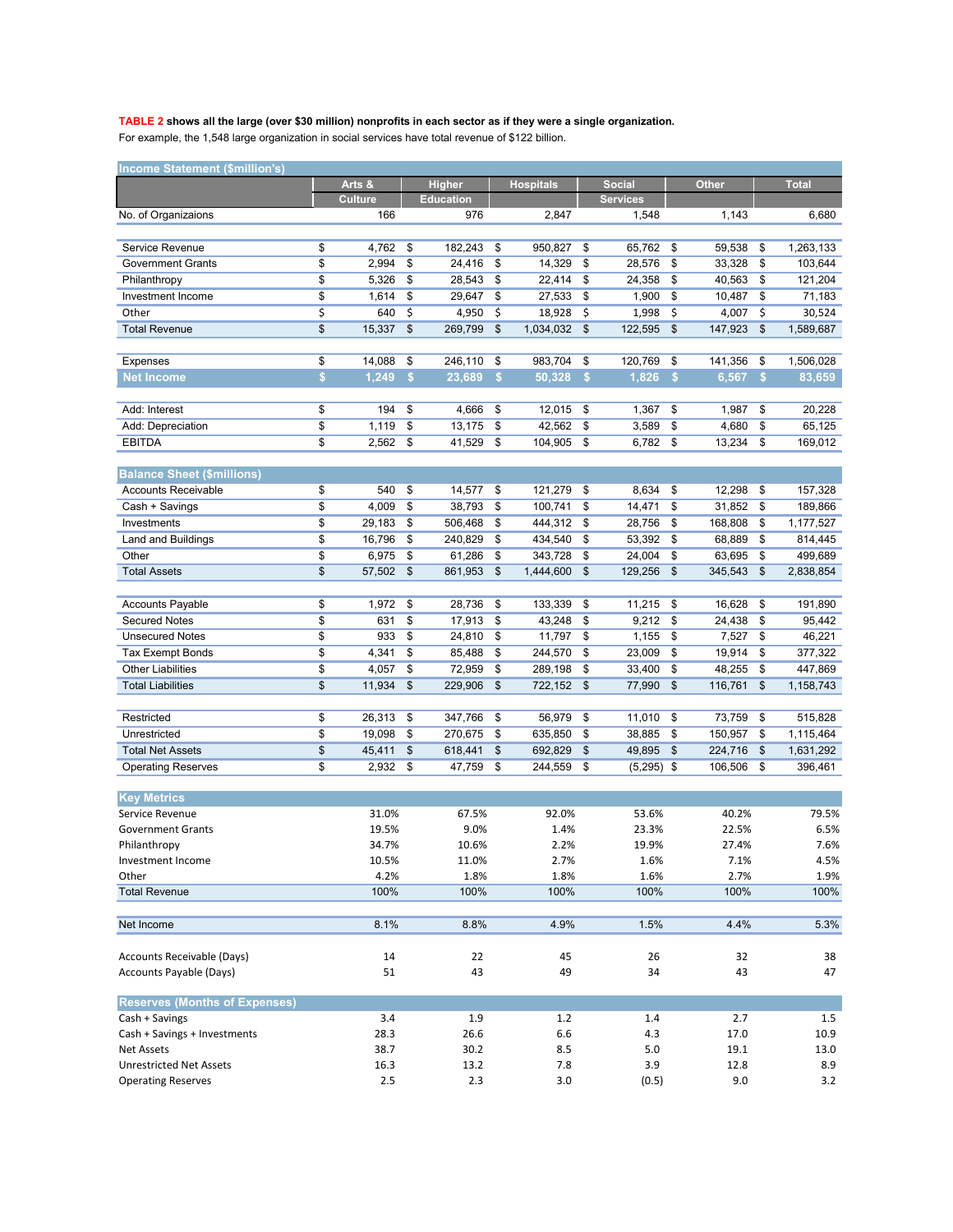## **TABLE 3A shows the distribution of key income metrics for large nonprofits**

For example, the 60% of social service organizations generate 3.2% or less of their revenue from philanthropy.

| <b>Net Income Margin</b> |          |         |         |      |      |      |       |         |       |
|--------------------------|----------|---------|---------|------|------|------|-------|---------|-------|
| <b>Distribution</b>      | 10%      | 20%     | 30%     | 40%  | 50%  | 60%  | 70%   | 80%     | 90%   |
| Arts & Culture           | $-11.2%$ | $-3.1%$ | $0.0\%$ | 2.3% | 4.6% | 7.8% | 11.4% | 17.7%   | 27.4% |
| <b>Higher Education</b>  | $-4.9%$  | $-1.3%$ | 0.4%    | 2.0% | 3.7% | 5.2% | 7.4%  | 10.5%   | 15.8% |
| Hospitals & Health Care  | $-10.1%$ | $-2.7%$ | $-0.1%$ | 1.1% | 2.8% | 4.7% | 6.7%  | 9.4%    | 13.4% |
| Social Services          | $-5.0%$  | $-1.8%$ | $-0.3%$ | 0.3% | 1.0% | 1.9% | 3.1%  | 5.0%    | 8.6%  |
| Other                    | $-8.1%$  | $-2.7%$ | $-0.1%$ | 0.8% | 2.5% | 4.3% | 7.5%  | 12.1%   | 20.1% |
| <b>Total</b>             | $-7.3%$  | $-2.3%$ | $-0.1%$ | 0.8% | 2.3% | 3.9% | 6.0%  | $9.0\%$ | 14.1% |

| <b>Philanthropy</b> (%) |      |         |        |       |       |       |       |       |         |
|-------------------------|------|---------|--------|-------|-------|-------|-------|-------|---------|
| <b>Distribution</b>     | 10%  | 20%     | 30%    | 40%   | 50%   | 60%   | 70%   | 80%   | $.90\%$ |
| Arts & Culture          | 3.6% | 12.9%   | 24.9%  | 30.7% | 39.2% | 44.5% | 49.3% | 54.3% | 69.1%   |
| <b>Higher Education</b> | 1.4% | 2.9%    | 4.2%   | 5.8%  | 7.1%  | 8.9%  | 11.5% | 14.4% | 21.1%   |
| Hospitals & Health Care | 0.0% | $0.0\%$ | 0.1%   | 0.2%  | 0.3%  | 0.5%  | 0.9%  | 1.8%  | 5.5%    |
| Social Services         | 0.0% | 0.1%    | 0.4%   | 0.9%  | 1.6%  | 3.2%  | 7.2%  | 17.2% | 77.8%   |
| Other                   | 0.0% | 0.1%    | $.6\%$ | 5.5%  | 11.5% | 20.0% | 32.7% | 61.6% | 93.5%   |
| <b>Total</b>            | 0.0% | 0.1%    | 0.2%   | 0.6%  | 1.3%  | 3.3%  | 7.0%  | 14.0% | 42.8%   |

| Investment Income (%)   |         |         |         |      |      |      |       |       |       |
|-------------------------|---------|---------|---------|------|------|------|-------|-------|-------|
| <b>Distribution</b>     | 10%     | 20%     | 30%     | 40%  | 50%  | 60%  | 70%   | 80%   | 90%   |
| Arts & Culture          | 0.0%    | 0.3%    | 1.1%    | 2.4% | 3.6% | 6.2% | 10.7% | 14.6% | 27.7% |
| <b>Higher Education</b> | 0.4%    | 1.2%    | 1.8%    | 2.6% | 3.7% | 4.9% | 6.9%  | 9.5%  | 16.2% |
| Hospitals & Health Care | 0.0%    | 0.0%    | 0.1%    | 0.2% | 0.5% | 0.8% | 1.4%  | 2.3%  | 4.2%  |
| Social Services         | 0.0%    | 0.0%    | $0.0\%$ | 0.1% | 0.2% | 0.4% | 0.9%  | 1.8%  | 4.3%  |
| Other                   | 0.0%    | $0.0\%$ | 0.2%    | 0.5% | 0.9% | 1.7% | 2.9%  | 5.7%  | 11.3% |
| <b>Total</b>            | $0.0\%$ | $0.0\%$ | 0.1%    | 0.3% | 0.7% | 1.3% | 2.2%  | 3.9%  | 8.0%  |

| Invest Income + Philanthropy $(\%)$ |      |       |       |       |       |       |       |       |       |
|-------------------------------------|------|-------|-------|-------|-------|-------|-------|-------|-------|
| <b>Distribution</b>                 | 10%  | 20%   | 30%   | 40%   | 50%   | 60%   | 70%   | 80%   | 90%   |
| Arts & Culture                      | 5.2% | 15.6% | 33.0% | 41.6% | 49.5% | 53.6% | 63.0% | 70.5% | 79.1% |
| <b>Higher Education</b>             | 3.4% | 5.7%  | 7.7%  | 9.7%  | 12.3% | 15.2% | 18.7% | 24.6% | 37.0% |
| Hospitals & Health Care             | 0.0% | 0.2%  | 0.5%  | 0.9%  | 1.4%  | 2.1%  | 3.3%  | 5.0%  | 10.5% |
| <b>Social Services</b>              | 0.1% | 0.4%  | 0.9%  | 1.9%  | 3.6%  | 6.1%  | 10.1% | 21.5% | 80.5% |
| Other                               | 0.2% | 1.4%  | 4.2%  | 9.1%  | 16.8% | 26.6% | 44.0% | 74.8% | 97.8% |
| <b>Total</b>                        | 0.1% | 0.5%  | 1.1%  | 2.1%  | 3.7%  | 6.6%  | 11.6% | 21.3% | 54.1% |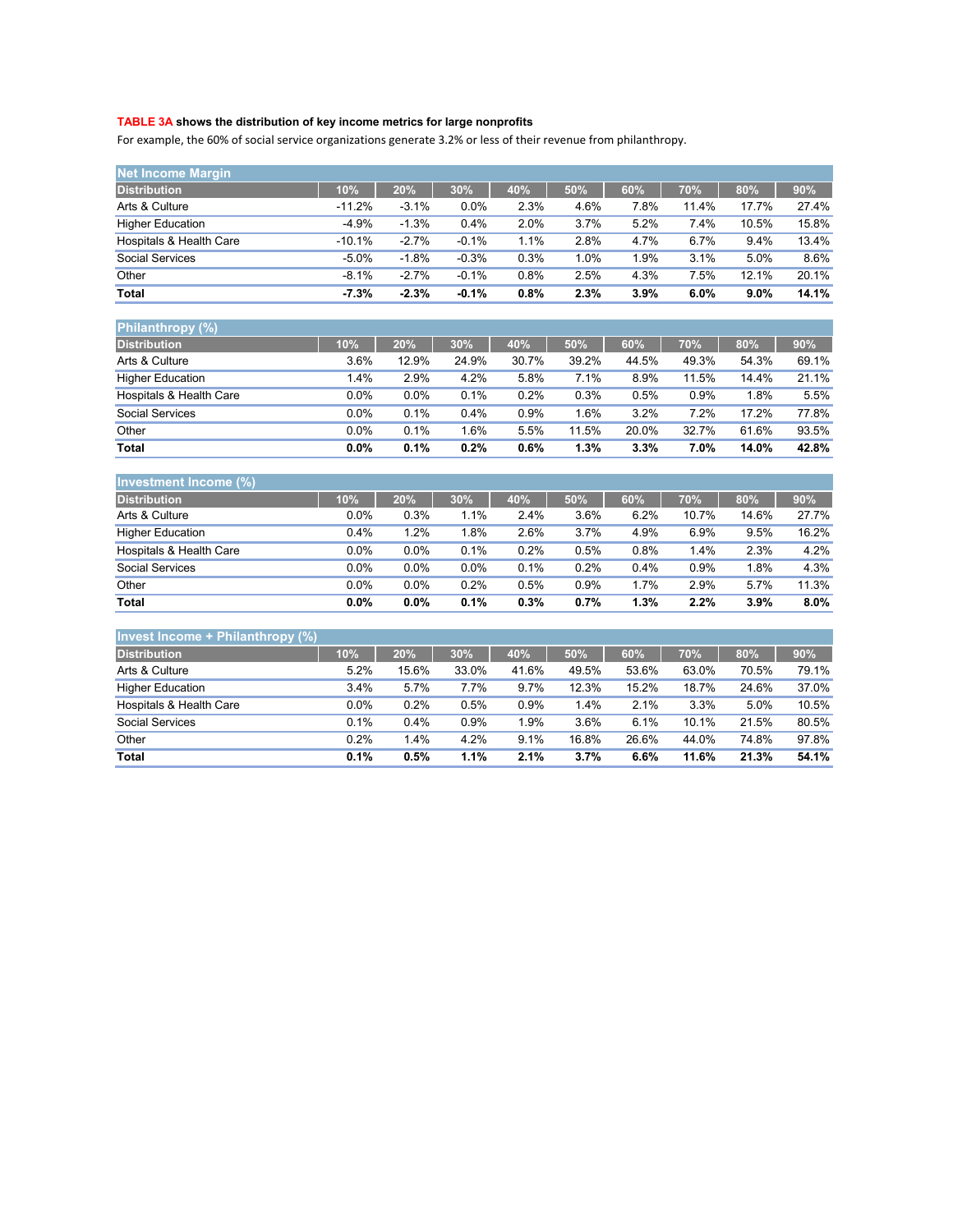#### **TABLE 3B shows the distribution of reserves for large nonprofits**

For example, the median social service organization has 1.0 months of cash and savings.

| <b>Cash/Savings</b>     |     |     |     |     |     |     |     |     |     |
|-------------------------|-----|-----|-----|-----|-----|-----|-----|-----|-----|
| <b>Distribution</b>     | 10% | 20% | 30% | 40% | 50% | 60% | 70% | 80% | 90% |
| Arts & Culture          | 0.6 | 0.9 | 1.4 | 1.8 | 2.5 | 3.0 | 3.9 | 5.3 | 7.9 |
| <b>Higher Education</b> | 0.3 | 0.5 | 0.8 | 1.1 | 1.4 | 1.9 | 2.4 | 3.0 | 4.1 |
| Hospitals & Health Care | 0.0 | 0.1 | 0.3 | 0.5 | 0.7 | 1.1 | 1.6 | 2.3 | 3.7 |
| Social Services         | 0.2 | 0.3 | 0.5 | 0.7 | 1.0 | 1.3 | 1.8 | 2.4 | 3.5 |
| Other                   | 0.2 | 0.6 | 1.0 | 1.4 | 2.2 | 3.0 | 3.9 | 5.5 | 8.1 |
| <b>Total</b>            | 0.1 | 0.3 | 0.5 | 0.8 | 1.1 | 1.5 | 2.1 | 3.0 | 4.8 |

| <b>Cash/Savings/Investments</b> |     |     |     |      |      |      |      |      |      |
|---------------------------------|-----|-----|-----|------|------|------|------|------|------|
| <b>Distribution</b>             | 10% | 20% | 30% | 40%  | 50%  | 60%  | 70%  | 80%  | 90%  |
| Arts & Culture                  | 2.8 | 4.8 | 6.6 | 10.2 | 14.7 | 22.9 | 33.0 | 46.0 | 66.4 |
| <b>Higher Education</b>         | 3.1 | 5.2 | 7.1 | 9.2  | 11.5 | 14.5 | 17.6 | 23.6 | 39.6 |
| Hospitals & Health Care         | 0.0 | 0.3 | 0.9 | 1.7  | 2.6  | 3.9  | 5.5  | 8.0  | 12.1 |
| Social Services                 | 0.3 | 0.6 | 1.0 | 1.4  | 1.9  | 2.9  | 3.9  | 5.7  | 11.3 |
| Other                           | 0.5 | 1.4 | 2.8 | 4.4  | 7.0  | 10.3 | 14.4 | 21.5 | 37.8 |
| <b>Total</b>                    | 0.2 | 0.7 | 1.5 | 2.5  | 3.8  | 5.6  | 8.4  | 12.4 | 22.0 |

| Unrestricted Net Assets |                          |     |     |     |      |      |      |      |      |
|-------------------------|--------------------------|-----|-----|-----|------|------|------|------|------|
| <b>Distribution</b>     | 10%                      | 20% | 30% | 40% | 50%  | 60%  | 70%  | 80%  | 90%  |
| Arts & Culture          | (0.1)                    | 1.9 | 4.2 | 9.6 | 12.6 | 17.5 | 23.5 | 27.8 | 45.0 |
| <b>Higher Education</b> | 1.6                      | 3.8 | 5.6 | 7.2 | 8.9  | 10.5 | 12.8 | 16.1 | 22.5 |
| Hospitals & Health Care | -                        | 1.2 | 2.8 | 4.3 | 5.7  | 7.3  | 9.0  | 11.9 | 17.0 |
| <b>Social Services</b>  | ٠                        | 0.7 | 1.4 | 2.2 | 3.0  | 4.1  | 5.6  | 7.5  | 11.9 |
| Other                   | $\overline{\phantom{a}}$ | 0.5 | 1.7 | 3.2 | 5.1  | 7.7  | 12.1 | 19.4 | 30.7 |
| <b>Total</b>            | -                        | 1.1 | 2.4 | 3.8 | 5.4  | 7.1  | 9.4  | 12.8 | 19.8 |

| <b>Operating Reserves</b> |       |       |       |       |       |     |     |     |      |
|---------------------------|-------|-------|-------|-------|-------|-----|-----|-----|------|
| <b>Distribution</b>       | 10%   | 20%   | 30%   | 40%   | 50%   | 60% | 70% | 80% | 90%  |
| Arts & Culture            | (9.0) | (4.7) | (0.7) | 0.3   | 1.5   | 2.8 | 5.7 | 9.5 | 19.5 |
| <b>Higher Education</b>   | (7.2) | (4.8) | (3.3) | (2.0) | (0.8) | 0.4 | 1.6 | 3.4 | 7.8  |
| Hospitals & Health Care   | (4.0) | (1.3) | (0.0) | 0.7   | 1.7   | 2.8 | 4.4 | 6.4 | 11.1 |
| <b>Social Services</b>    | (8.8) | (1.0) | 0.0   | 0.5   | 0.9   | 5.، | 2.3 | 3.5 | 5.6  |
| Other                     | (5.1) | (1.2) | -     | 0.7   | 1.8   | 3.0 | 5.1 | 8.7 | 18.4 |
| <b>Total</b>              | (5.6) | (2.0) | (0.3) | 0.4   | 1.2   | 2.1 | 3.4 | 5.6 | 10.5 |

| <b>Social Services</b>         |                          |       |     |      |     |      |     |     |      |
|--------------------------------|--------------------------|-------|-----|------|-----|------|-----|-----|------|
| <b>Distribution</b>            | 10%                      | 20%   | 30% | 40%  | 50% | 60%  | 70% | 80% | 90%  |
| Cash/Savings/Investment        | 0.3                      |       |     | . .4 | 1.9 | 2.9  | 3.9 |     | 11.3 |
| <b>Unrestricted Net Assets</b> | $\overline{\phantom{a}}$ |       | 1.4 |      | 3.0 | 4.1  | 5.6 |     | 11.9 |
| <b>Operating Reserves</b>      | (8.8)                    | (1.0) | 0.0 | 0.5  | 0.9 | 5. ، | 2.3 | 3.5 | 5.6  |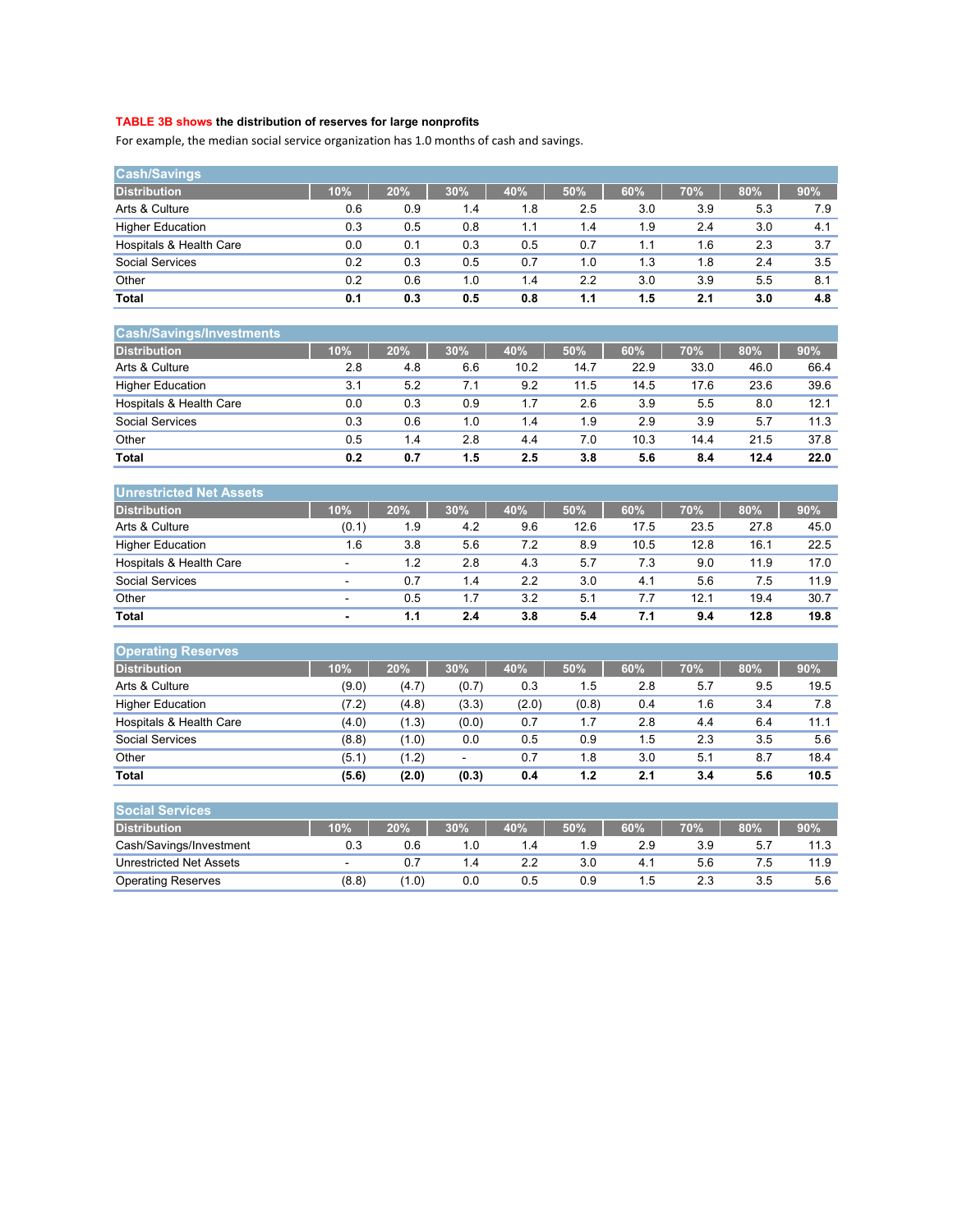#### **TABLE 3C shows the distribution of reserves for large nonprofits by size and sector.**

For example, 20% of arts and culture institutions have 4+ years of financial resources.

| <b>Social Services</b>         |     |     |     |     |     |     |     |     |      |
|--------------------------------|-----|-----|-----|-----|-----|-----|-----|-----|------|
| <b>Cash/Savings/Investment</b> |     |     |     |     |     |     |     |     |      |
| <b>Distribution</b>            | 10% | 20% | 30% | 40% | 50% | 60% | 70% | 80% | 90%  |
| $$1.0BN+$                      | 0.5 | 0.5 | 0.5 | 1.2 | 2.2 | 3.1 | 4.1 | 4.9 | 5.8  |
| $<$ \$1.0BN                    | 0.5 | 0.5 | 0.5 | 0.6 | 0.8 | 0.8 | 0.9 | 1.1 | 6.4  |
| <\$500MM                       | 0.1 | 0.4 | 0.5 | 0.7 | 0.9 | 2.3 | 3.3 | 4.4 | 6.0  |
| <\$250MM                       | 0.3 | 0.6 | 0.8 | 1.2 | 1.6 | 2.1 | 4.1 | 5.3 | 9.5  |
| <\$100MM                       | 0.3 | 0.6 | 1.0 | 1.4 | 2.0 | 2.9 | 4.0 | 5.8 | 11.8 |
| <b>Total</b>                   | 0.3 | 0.6 | 1.0 | 1.4 | 1.9 | 2.9 | 3.9 | 5.7 | 11.3 |

| <b>Arts &amp; Culture</b>      |      |      |      |      |      |      |      |      |      |
|--------------------------------|------|------|------|------|------|------|------|------|------|
| <b>Cash/Savings/Investment</b> |      |      |      |      |      |      |      |      |      |
| Distribution <sup>1</sup>      | 10%  | 20%  | 30%  | 40%  | 50%  | 60%  | 70%  | 80%  | 90%  |
| $$1.0BN+$                      | 21.5 | 21.5 | 21.5 | 21.5 | 21.5 | 21.5 | 21.5 | 21.5 | 21.5 |
| $<$ \$1.0BN                    | 4.7  | 4.7  | 4.7  | 4.7  | 4.7  | 4.7  | 4.7  | 4.7  | 4.7  |
| $<$ \$500MM                    | 5.5  | 5.5  | 6.5  | 8.4  | 10.3 | 27.5 | 44.8 | 61.0 | 76.4 |
| $<$ \$250MM                    | 4.5  | 4.7  | 6.4  | 10.7 | 19.2 | 23.1 | 40.3 | 49.9 | 60.9 |
| $<$ \$100MM                    | 2.7  | 5.0  | 7.1  | 10.7 | 13.7 | 23.0 | 32.7 | 42.3 | 66.4 |
| Total                          | 2.9  | 4.9  | 6.8  | 10.3 | 14.7 | 22.8 | 33.0 | 46.0 | 66.4 |

# **Higher Education**

| <b>Cash/Savings/Investment</b> |     |      |      |      |      |      |      |      |      |
|--------------------------------|-----|------|------|------|------|------|------|------|------|
| <b>Distribution</b>            | 10% | 20%  | 30%  | 40%  | 50%  | 60%  | 70%  | 80%  | 90%  |
| $$1.0BN+$                      | 5.6 | 10.6 | 12.3 | 15.8 | 20.9 | 26.3 | 32.5 | 45.8 | 73.8 |
| $<$ \$1.0BN                    | 6.7 | 9.6  | 11.5 | 14.5 | 15.9 | 17.5 | 18.1 | 19.5 | 25.1 |
| $<$ \$500MM                    | 3.0 | 6.7  | 8.8  | 11.6 | 13.7 | 16.2 | 20.1 | 29.2 | 48.4 |
| $<$ \$250MM                    | 4.9 | 7.1  | 8.9  | 11.3 | 13.4 | 16.4 | 18.9 | 27.6 | 55.1 |
| $<$ \$100MM                    | 2.6 | 4.6  | 5.6  | 7.3  | 9.5  | 12.0 | 15.5 | 20.0 | 28.3 |
| <b>Total</b>                   | 3.1 | 5.2  | 7.1  | 9.2  | 11.5 | 14.5 | 17.6 | 23.6 | 39.2 |

## **Hospitals & Health Care**

| <b>Cash/Savings/Investment</b> |     |     |     |     |     |     |     |     |      |
|--------------------------------|-----|-----|-----|-----|-----|-----|-----|-----|------|
| <b>Distribution</b>            | 10% | 20% | 30% | 40% | 50% | 60% | 70% | 80% | 90%  |
| $$1.0BN+$                      | 0.3 | 1.2 | 2.2 | 3.5 | 4.9 | 6.1 | 7.7 | 9.7 | 13.2 |
| $<$ \$1.0BN                    | 0.0 | 0.7 | 1.7 | 2.8 | 4.0 | 5.5 | 7.6 | 9.2 | 13.8 |
| $<$ \$500MM                    | 0.0 | 0.2 | 0.9 | 1.6 | 2.7 | 4.4 | 6.2 | 8.3 | 11.7 |
| <\$250MM                       | 0.0 | 0.2 | 0.6 | 1.4 | 2.4 | 3.7 | 5.3 | 8.0 | 12.8 |
| <\$100MM                       | 0.0 | 0.3 | 0.8 | 1.5 | 2.3 | 3.3 | 4.6 | 7.1 | 11.2 |
| <b>Total</b>                   | 0.0 | 0.3 | 0.9 | 1.7 | 2.6 | 3.9 | 5.5 | 8.0 | 12.1 |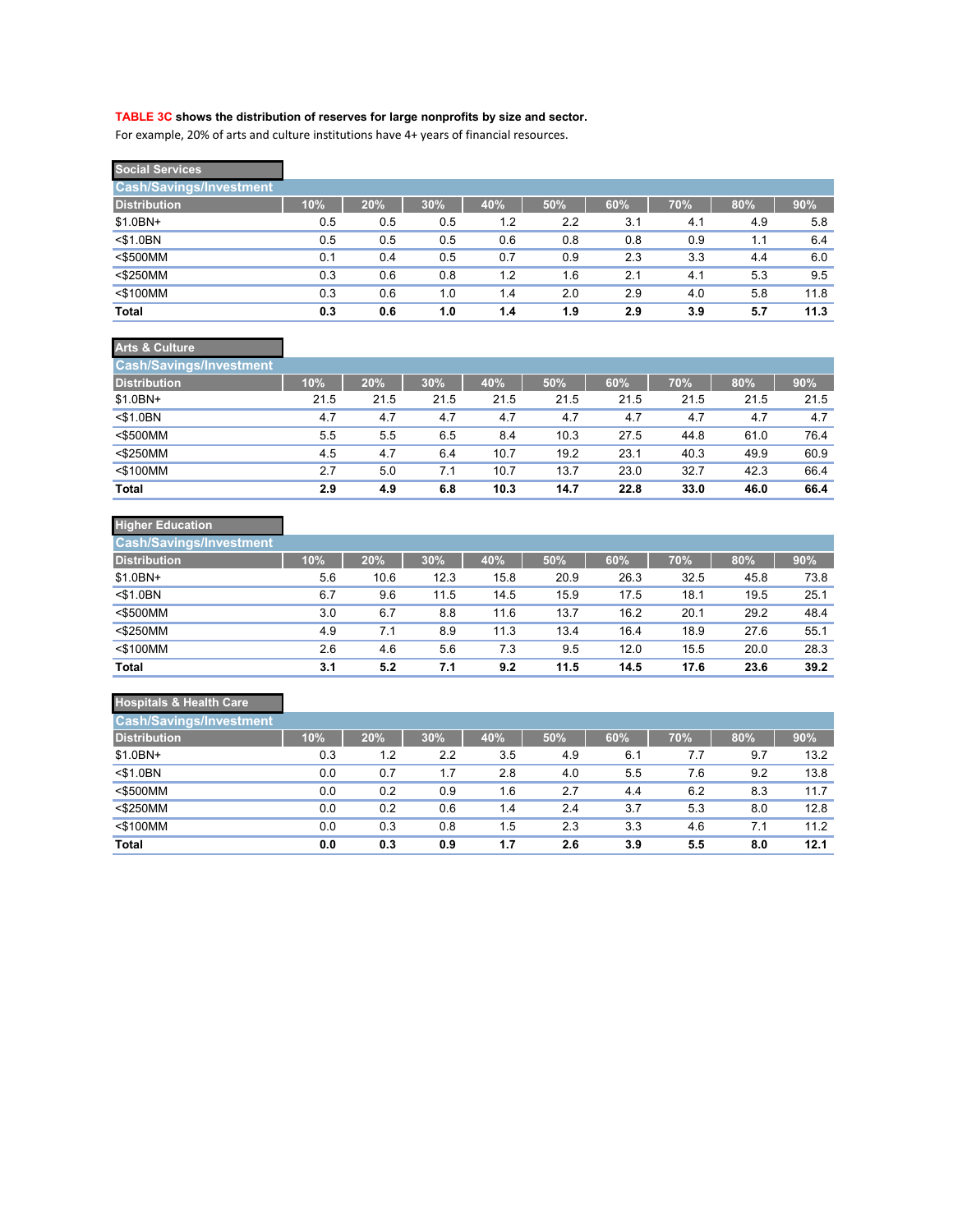## **TABLE 4 shows large nonprofits eligible for PPP under the alternative net income and net worth criteria.**

For example, 1,356 social services organizations with total budgets might be eligible for \$3.4 billion in loans.

| Net Income <\$5.0 Million |            |          |                    |          |                  |               |
|---------------------------|------------|----------|--------------------|----------|------------------|---------------|
|                           |            | Expenses | <b>Total Loans</b> | Avg Loan | Loans (% of Exp) | Eligible (%), |
| Arts & Culture            | 103        | 6,828    | 454                | 4.4      | 6.7%             | 62%           |
| <b>Higher Education</b>   | 573 \$     | 54,577   | 3.065              | 5.3      | 5.6%             | 59%           |
| Hospitals & Health Care   | $1,645$ \$ | 251,498  | 10,927             | 6.6      | 4.3%             | 58%           |
| Social Services           | $1,356$ \$ | 98,828   | 6,637              | 4.9      | 6.7%             | 88%           |
| Other                     | 800        | 75.240   | 3,462              | 4.3      | 4.6%             | 70%           |
| <b>Total</b>              | 4,477      | 486.971  | 24,545             | 5.5      | 5.0%             | 67%           |

#### **Tangible Net Worth <\$15.0 Million**

| <b>Sector</b>           |            | <b>Budget</b> | <b>Total Loans</b> | Avg Loan | Loans (% of Exp) | Eligible (%) |
|-------------------------|------------|---------------|--------------------|----------|------------------|--------------|
| Arts & Culture          | 40         | $2,540$ \$    | 179                | 4.5      | 7.1%             | 24%          |
| <b>Higher Education</b> | 148        | 21,858 \$     | 649                | 4.4      | 3.0%             | 15%          |
| Hospitals & Health Care | 761        | 137.914       | 4,593              | 6.0      | 3.3%             | 27%          |
| Social Services         | 818 \$     | 54,912 \$     | 3,505              | 4.3      | 6.4%             | 53%          |
| Other                   | 435 \$     | $42,315$ \$   | 1.686              | 3.9      | 4.0%             | 38%          |
| <b>Total</b>            | $2,202$ \$ | 259,539       | 10,611             | 4.8      | 4.1%             | 33%          |

| <b>Satisfy Net Income and Net Worth Tests</b> |                |  |               |  |                    |  |          |                  |              |  |  |  |  |  |
|-----------------------------------------------|----------------|--|---------------|--|--------------------|--|----------|------------------|--------------|--|--|--|--|--|
| <b>Sector</b>                                 |                |  | <b>Budget</b> |  | <b>Total Loans</b> |  | Avg Loan | Loans (% of Exp) | Eligible (%) |  |  |  |  |  |
| Arts & Culture                                | 30             |  | 1,639         |  | 121                |  | 4.0      | 7.4%             | 18%          |  |  |  |  |  |
| <b>Higher Education</b>                       | $116 \quad$ \$ |  | $10,466$ \$   |  | 460                |  | 4.0      | 4.4%             | 12%          |  |  |  |  |  |
| Hospitals & Health Care                       | 678            |  | 81,371        |  | 3,980              |  | 5.9      | 4.9%             | 24%          |  |  |  |  |  |
| Social Services                               | 792 \$         |  | 52,112        |  | 3,395              |  | 4.3      | 6.5%             | 51%          |  |  |  |  |  |
| Other                                         | 373            |  | 29,431        |  | 1,430              |  | 3.8      | 4.9%             | 33%          |  |  |  |  |  |
| <b>Total</b>                                  | 1,989          |  | 175.021       |  | 9,387              |  | 4.7      | 5.4%             | 30%          |  |  |  |  |  |

| <b>Satisfy Net Income and Net Worth Tests</b> |                 |     |               |                    |          |                  |              |
|-----------------------------------------------|-----------------|-----|---------------|--------------------|----------|------------------|--------------|
| <b>All Sectors</b>                            |                 |     | <b>Budget</b> | <b>Total Loans</b> | Avg Loan | Loans (% of Exp) | Eligible (%) |
| $$1.0BN+$                                     | 10 <sup>5</sup> |     | 18,899        | 100                | 10.0     | 0.5%             | 4%           |
| $<$ \$1.0BN                                   | 19              | - S | 11,883        | 158                | 8.3      | 1.3%             | 6%           |
| $<$ \$500MM                                   | 84              |     | 28,962 \$     | 664                | 7.9      | 2.3%             | 14%          |
| $<$ \$250MM                                   | 231             |     | 35,732 \$     | 1,720              | 7.4      | 4.8%             | 17%          |
| $<$ \$100MM                                   | $1,645$ \$      |     | 79.545        | 6,745              | 4.1      | 8.5%             | 40%          |
| <b>Total</b>                                  | 1.989           |     | 175,021       | 9,387              | 4.7      | 5.4%             | 30%          |

| <b>Satisfy Net Income and Net Worth Tests</b> |               |                                        |          |                           |              |
|-----------------------------------------------|---------------|----------------------------------------|----------|---------------------------|--------------|
|                                               | <b>Budget</b> | <b>Total Loans</b>                     | Avg Loan | Loans (% of Exp) <b>b</b> | Eligible (%) |
|                                               | 2,937         | 10                                     | 10.0     | 0.3%                      | 25%          |
|                                               |               | 19                                     | 6.2      | 0.9%                      | 43%          |
| 14                                            |               | 78                                     | 5.6      | 1.7%                      | 34%          |
| 65                                            |               | 406                                    | 6.2      | 4.1%                      | 33%          |
| 709                                           | 32.834        | 2,882                                  | 4.1      | 8.8%                      | 55%          |
| 792                                           | 52.112        | 3,395                                  | 4.3      | 6.5%                      | 51%          |
|                                               | 3             | $1,970$ \$<br>$4,585$ \$<br>$9,786$ \$ |          |                           |              |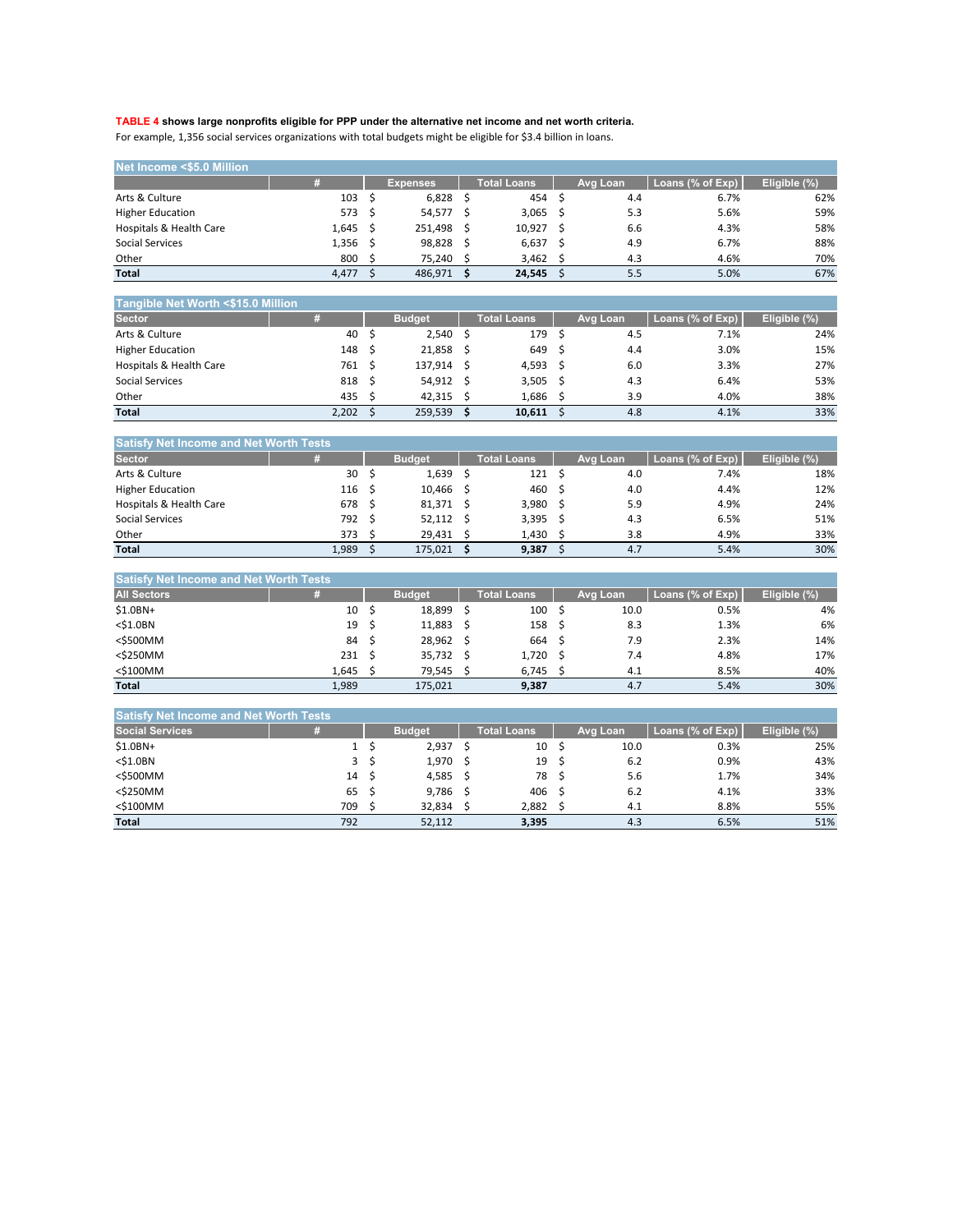## **TABLE 5 models a possible Main Sreet Lending Program for nonprofits.**

| <b>Program Assumptions</b>                 |              |          |
|--------------------------------------------|--------------|----------|
| Maximum Amount Needed (Months of Expenses) | 2.0          |          |
| Maximum Amount (\$Millions)<br>\$          | 25           |          |
| Deferral Period (Years)                    | 1.0          |          |
| Repayment Period (Years)                   | 5.0          |          |
| Total Loan Term (Years)                    | 6.0          |          |
| <b>Repayment Capacity Metrics</b>          | <b>Total</b> | Per Year |
| Revenue (per annum over repayment period)  | 17%          | 3.3%     |
| Unrestricted Net Assets ("UNA")            | 33%          | 6.6%     |
| Philanthropy                               | 50%          | 10.0%    |

| Total Loan Program      |           |    |                     |                           |             |  |                   |    |                     |  |                   |  |
|-------------------------|-----------|----|---------------------|---------------------------|-------------|--|-------------------|----|---------------------|--|-------------------|--|
|                         |           |    | <b>Total</b>        | <b>Limits and Metrics</b> |             |  |                   |    |                     |  |                   |  |
|                         | # of Orgs |    | <b>Loans Needed</b> |                           | <b>Size</b> |  | <b>Net Assets</b> |    | <b>Philanthropy</b> |  | <b>All Limits</b> |  |
| Arts & Culture          | 166       | S  | $2,348$ \$          |                           | $1,817$ \$  |  | 1,799             |    | $1,672$ \$          |  | 1,609             |  |
| <b>Higher Education</b> | 976       | S  | 41.018 \$           |                           | 15,444 \$   |  | 34,255            |    | 13,229              |  | 14,006            |  |
| Hospitals & Health Care | 2,847     | s  | 163,951 \$          |                           | 49,200 \$   |  | 119,230           | .S | $9,629$ \$          |  | 38,155            |  |
| Social Services         | 1,548     |    | $20,128$ \$         |                           | 16,349 \$   |  | 9,096             |    | $5,914$ \$          |  | 9.991             |  |
| Other                   | 1.143     | .s | 23,559 \$           |                           | 13,720 \$   |  | 13,650            |    | 9,833               |  | 10.613            |  |
| <b>Total</b>            | 6,680     |    | 251,005             |                           | $96,529$ \$ |  | 178,030           |    | $40,277$ \$         |  | 74,374            |  |

| <b>Percentage Of Need Based On Limits</b> |             |                   |              |                   |  |  |  |  |  |  |  |
|-------------------------------------------|-------------|-------------------|--------------|-------------------|--|--|--|--|--|--|--|
|                                           | <b>Size</b> | <b>Net Assets</b> | Philanthropy | <b>All Limits</b> |  |  |  |  |  |  |  |
| Arts & Culture                            | 77%         | 77%               | 71%          | 69%               |  |  |  |  |  |  |  |
| <b>Higher Education</b>                   | 38%         | 84%               | 32%          | 34%               |  |  |  |  |  |  |  |
| Hospitals & Health Care                   | 30%         | 73%               | 6%           | 23%               |  |  |  |  |  |  |  |
| Social Services                           | 81%         | 45%               | 29%          | 50%               |  |  |  |  |  |  |  |
| Other                                     | 58%         | 58%               | 42%          | 45%               |  |  |  |  |  |  |  |
| <b>Total</b>                              | 38%         | 71%               | 16%          | 30%               |  |  |  |  |  |  |  |
|                                           |             |                   |              |                   |  |  |  |  |  |  |  |

| <b>Total Need</b>       |          |             |             |             |            |              |
|-------------------------|----------|-------------|-------------|-------------|------------|--------------|
|                         | <\$100MM | $<$ \$250MM | <\$500MM    | $<$ \$1.0BN | \$1.0BN+   | <b>Total</b> |
| Arts & Culture          | 1.131    | 587         | 306         | 92          | 232        | 2.348        |
| <b>Higher Education</b> | 5.266    | 7.046       | 4.677S      | 4.100       | 19.929     | 41.018       |
| Hospitals & Health Care | 12.061   | 18.186      | 24,911 \$   | 28.261      | 80.531     | 163,951      |
| Social Services         | 10.712   | 4.902       | $2,307$ \$  | 726         | 1.481      | 20.128       |
| Other                   | 7.429    | 4.188       | $3,261$ \$  | 3.180       | $5.501$ \$ | 23.559       |
| <b>Total</b>            | 36.599   | 34,910      | $35,463$ \$ | 36.360      | 107.673    | 251,005      |

| <b>Total</b> |
|--------------|
| 1,609        |
| 14,006       |
| 38,155       |
| 9,991        |
| 10,613       |
| 74,374       |
|              |

| l% of Need Satisfied    |          |             |          |             |          |              |  |  |  |  |
|-------------------------|----------|-------------|----------|-------------|----------|--------------|--|--|--|--|
|                         | <\$100MM | $<$ \$250MM | <\$500MM | $<$ \$1.0BN | \$1.0BN+ | <b>Total</b> |  |  |  |  |
| Arts & Culture          | 91%      | 69%         | 41%      | 27%         | 11%      | 69%          |  |  |  |  |
| <b>Higher Education</b> | 85%      | 82%         | 41%      | 20%         | 5%       | 34%          |  |  |  |  |
| Hospitals & Health Care | 68%      | 61%         | 34%      | 20%         | 6%       | 23%          |  |  |  |  |
| Social Services         | 63%      | 52%         | 24%      | 9%          | 7%       | 50%          |  |  |  |  |
| Other                   | 76%      | 64%         | 37%      | 21%         | 7%       | 45%          |  |  |  |  |
| <b>Total</b>            | 71%      | 65%         | 35%      | 20%         | 6%       | 30%          |  |  |  |  |

| <b>Total Available</b>  | Total Cash/Savings/Investment in Months of Expenses |        |  |                    |  |            |  |        |  |            |  |              |
|-------------------------|-----------------------------------------------------|--------|--|--------------------|--|------------|--|--------|--|------------|--|--------------|
|                         |                                                     |        |  | < 12               |  | $24$       |  | $36$   |  | $36+$      |  | <b>Total</b> |
| Arts & Culture          |                                                     | 345    |  | 560 \$             |  | 875        |  | 1.078  |  | 531        |  | 1.609        |
| <b>Higher Education</b> |                                                     | 2.269  |  | 6.010 <sub>5</sub> |  | 10.667     |  | 11,947 |  | $2,059$ \$ |  | 14.006       |
| Hospitals & Health Care |                                                     | 23.996 |  | 33.249             |  | 36.478 \$  |  | 37.061 |  | $1,095$ \$ |  | 38.155       |
| Social Services         |                                                     | 7.646  |  | 8.917 \$           |  | 9.544      |  | 9.789  |  | 201        |  | 9.991        |
| Other                   |                                                     | 4.098  |  | 6.463              |  | $8.549$ \$ |  | 9.318  |  | $1.295$ \$ |  | 10.613       |
| <b>Total</b>            |                                                     | 38,354 |  | 55,200             |  | 66,113     |  | 69,193 |  | 5,181      |  | 74.374       |

| % of Total              | - 6 | $<$ 12 | $24$ | <36 | $36+$ | Total |
|-------------------------|-----|--------|------|-----|-------|-------|
| Arts & Culture          | 21% | 35%    | 54%  | 67% | 33%   | 100%  |
| <b>Higher Education</b> | 16% | 43%    | 76%  | 85% | 15%   | 100%  |
| Hospitals & Health Care | 63% | 87%    | 96%  | 97% | 3%    | 100%  |
| Social Services         | 77% | 89%    | 96%  | 98% | 2%    | 100%  |
| Other                   | 39% | 61%    | 81%  | 88% | 12%   | 100%  |
| <b>Total</b>            | 52% | 74%    | 89%  | 93% | 7%    | 100%  |